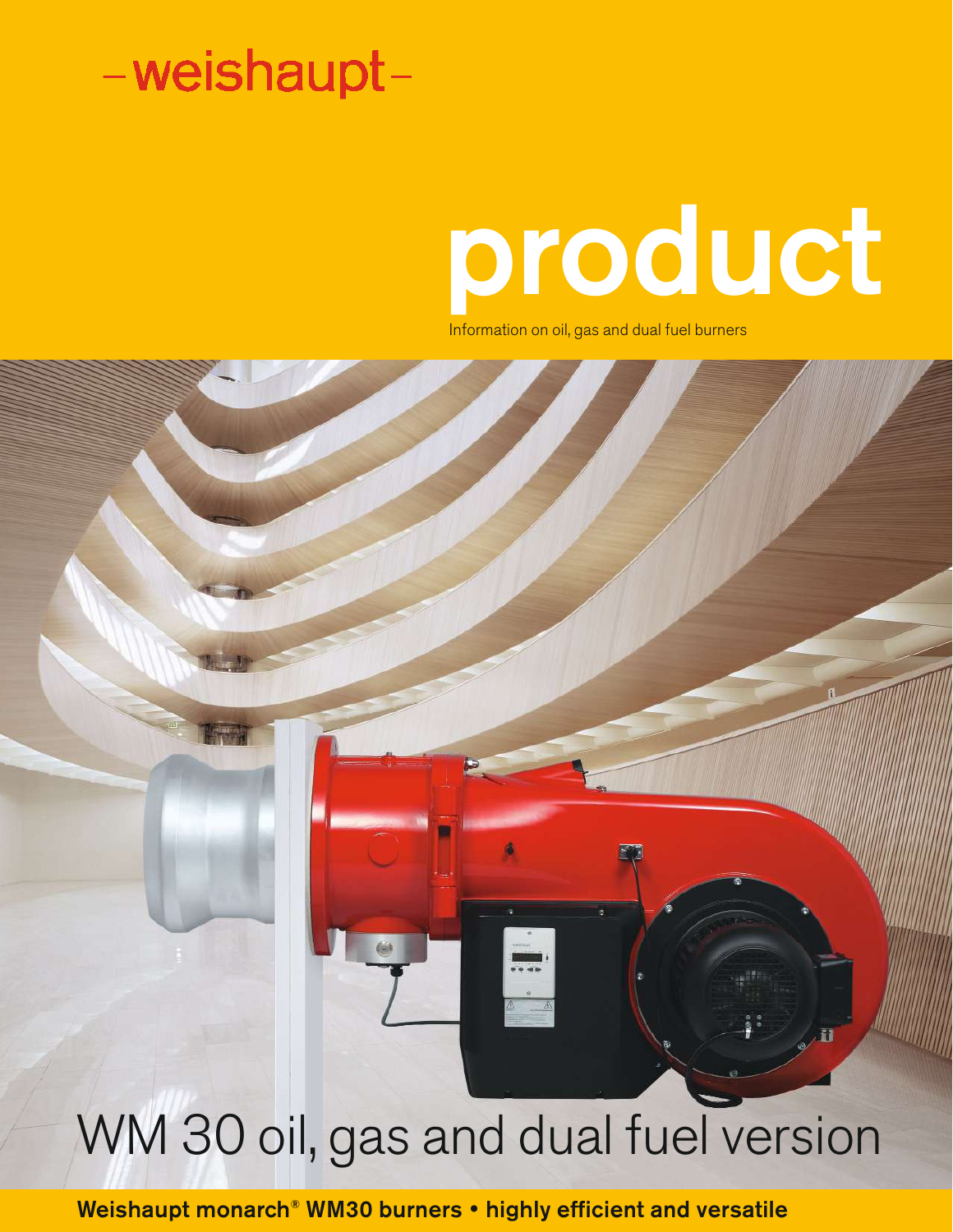### Advanced technology starts from tradition The new monarch<sup>®</sup> burner



*The Monarch® Trademark has represented performance and quality in burner industry for over 50 years*

For over five decades, Weishaupt monarch® series burners have been used at various heating and industrial process applications. Over this period of time, they have built an excellent reputation for Weishaupt.

With the new monarch<sup>®</sup> WM burner this success story is now continued. Ultra modern technology in conjunction with a compact design allows this high performance burner to be universally utilized in various applications.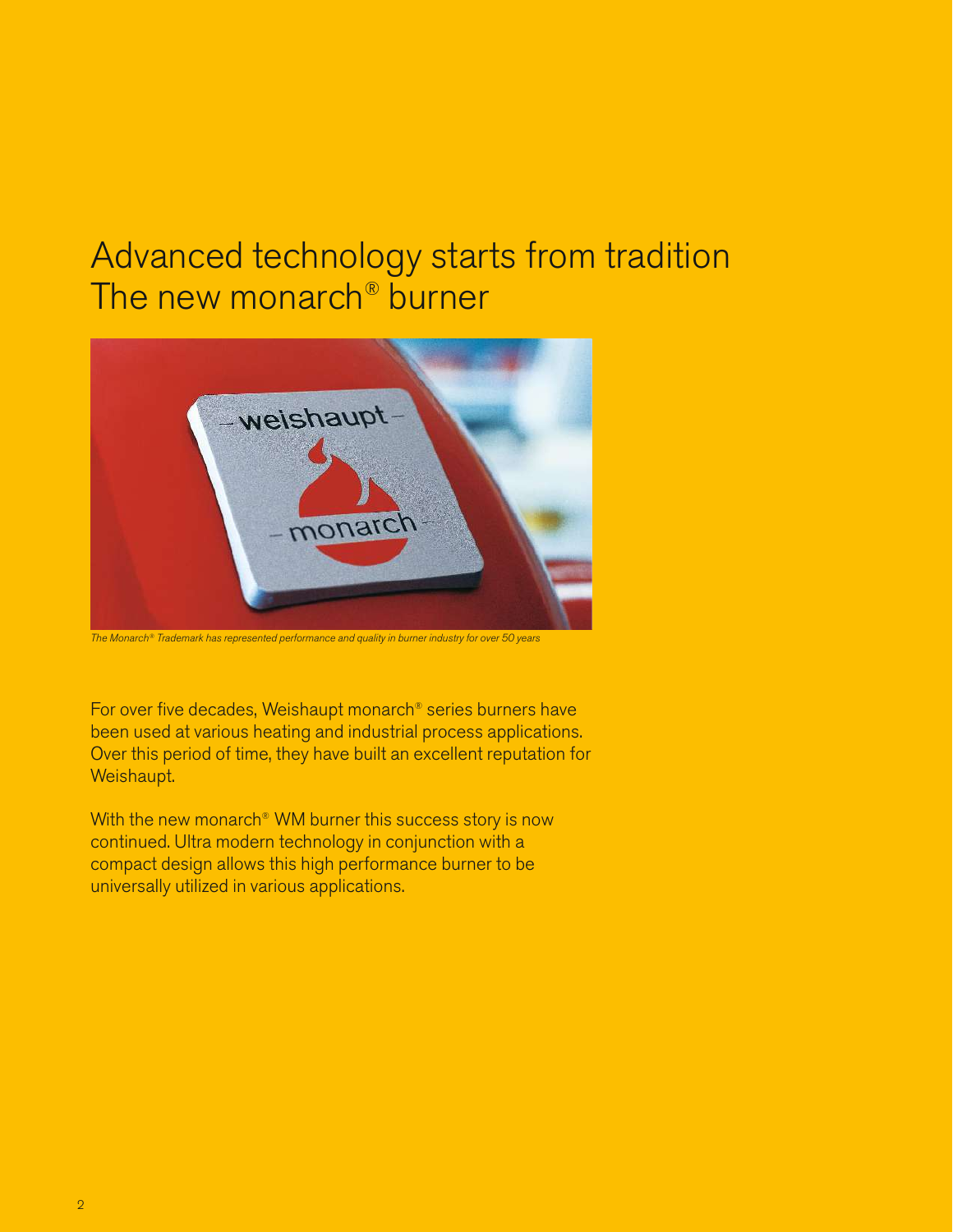Digital combustion management system ensures economical and safe burner operation. The operation is simple.

### Digital. Compact. Quiet.

The streamlined shape of the burner casing and the specially designed air intake make it possible to achieve high capacity with compact size.

Thanks to the newly designed blower unit, the new monarch® burners operate with lower sound levels.

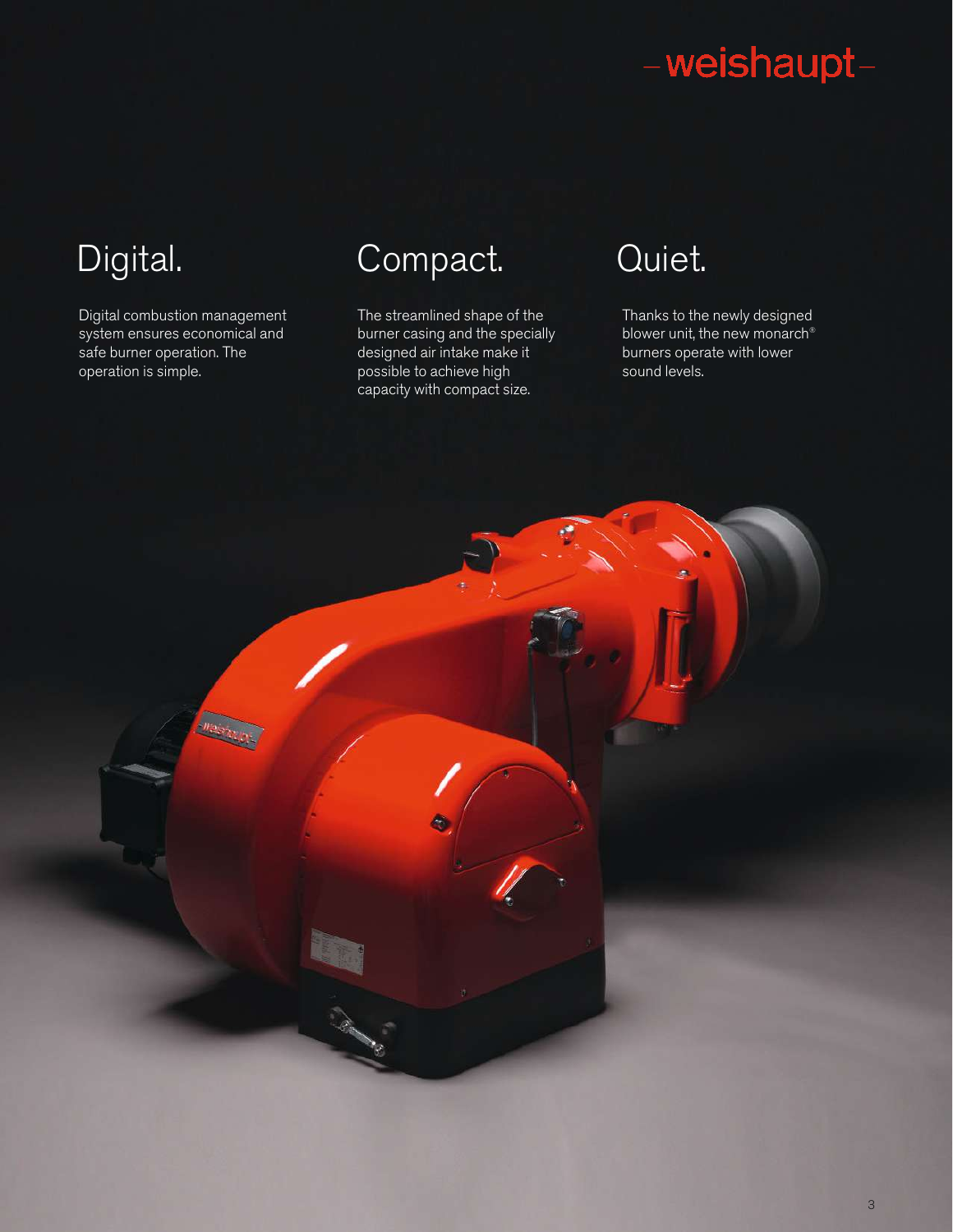### Digital

#### Digital combustion management means optimum combustion results, always repeatable operating points and easy handling.

Weishaupt WM 30 series oil, gas and dual fuel burners are equipped with electronic fuel air ratio controller and digital combustion manager as standard. Modern heating applications require precise and always repeatable correct mixture of fuel and air. Only this way, optimum combustion values can be guaranteed over extended periods of time.

#### Simple operation

The programming of burner function is performed via the Display and Control unit. The unit is connected to the combustion manager via a BUS system.

#### Flexible communication possibilities

The integrated interface makes it possible to receive and send all required information and control commands from and to the BMS system. If required, a modem can be installed so that remote monitoring and remote diagnostic function can be activated.

#### Communication with remote control system or with BMS system

The system supports several communication protocols for connecting to BMS system if data has to be exchanged between burners and other heating systems with PLC devices. For control and management functions, Weishaupt offers ProGraf NT – a software product that provides real time solution to meet all requirements.

#### Advantages of new technology

Digital combustion management makes burner operation user friendly and safe. The most important benefits are:

- No additional burner controls are required since this function is already taken care by the combustion manager. Fuses and eventually mains dis-connect switch are the only addi-tional items required.
- Less installation work means less errors: the burners are tested as a complete unit at the factory.
- Commissioning and service work take less time. The initial presetting of the burner is carried out at the factory. On site, only the site specific operating points have to be adjusted.

| <b>System overview</b><br><b>Digital Combustion Management</b>                  | <b>W-FM50</b>                                                 | <b>W-FM54</b>           | <b>W-FM 100</b> | <b>W-FM 200</b> |
|---------------------------------------------------------------------------------|---------------------------------------------------------------|-------------------------|-----------------|-----------------|
| Combustion manager for intermittent operation                                   |                                                               |                         |                 |                 |
| Combustion manager for continuous operation                                     | $\bullet$ <sup>2)</sup>                                       |                         |                 |                 |
| Flame sensor for intermittent operation                                         | ION/QRA2/QRB                                                  | QRA2                    | ION/QRI/QRB     | ION/QRI/QRB     |
| Flame sensor for continuous operation                                           | <b>ION</b>                                                    |                         | ION/QRI/QRA73   | ION/QRI/QRA73   |
| Number of actuator (max.)                                                       | 2 pcs                                                         | 3 pcs                   | 4 pcs           | 6 pcs           |
| Actuator with stepping motor                                                    |                                                               |                         |                 |                 |
| Compatible with Variable Speed Drive operation                                  |                                                               |                         |                 |                 |
| $O2$ -Trim (optional)                                                           |                                                               |                         |                 |                 |
| Single fuel operation                                                           |                                                               |                         |                 |                 |
| Dual fuel operation                                                             |                                                               |                         |                 |                 |
| Valve proving system for gas valves                                             |                                                               |                         |                 |                 |
| Integrated self tuning PID-Modulating controller for<br>Temperature or Pressure |                                                               |                         |                 |                 |
| Removable ABE control unit (max. distance)                                      | 65 ft (20 m)                                                  | 65 ft (20 m)            | 325 ft (100 m)  | 325 ft (100 m)  |
| Fuel meter interface                                                            | $\bullet$ <sup>1)</sup>                                       | $\bullet$ <sup>1)</sup> |                 |                 |
| Combustion efficiency display (w/ optional sensor)                              |                                                               |                         |                 |                 |
| eBUS / MOD BUS interface                                                        |                                                               |                         |                 |                 |
| PC interface                                                                    |                                                               |                         |                 |                 |
| <sup>1)</sup> Not in conjunction with VFD operation                             | <sup>2)</sup> Gas operation only in conjunction with flamerod |                         |                 |                 |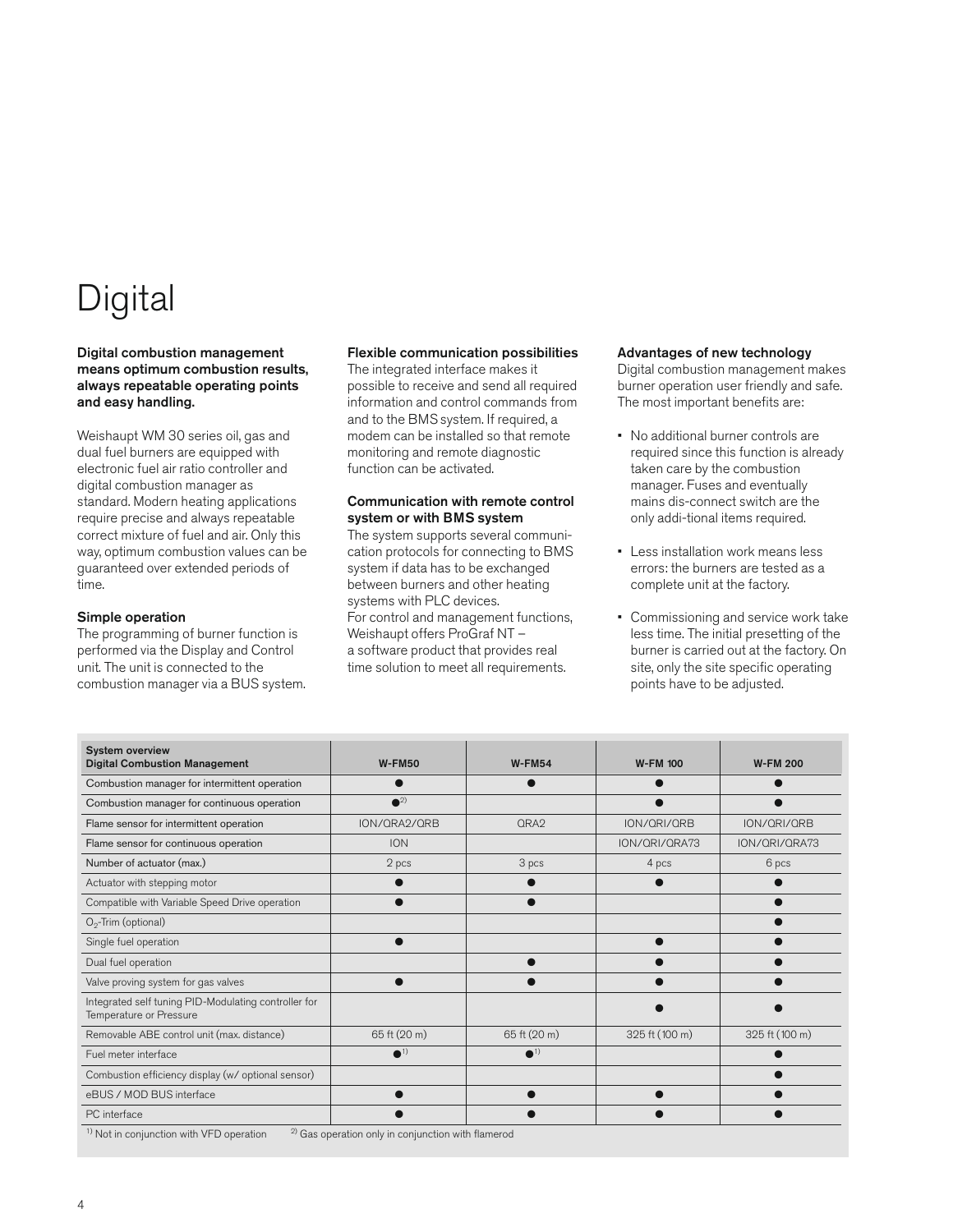

*Connection schematic with W-FM 54*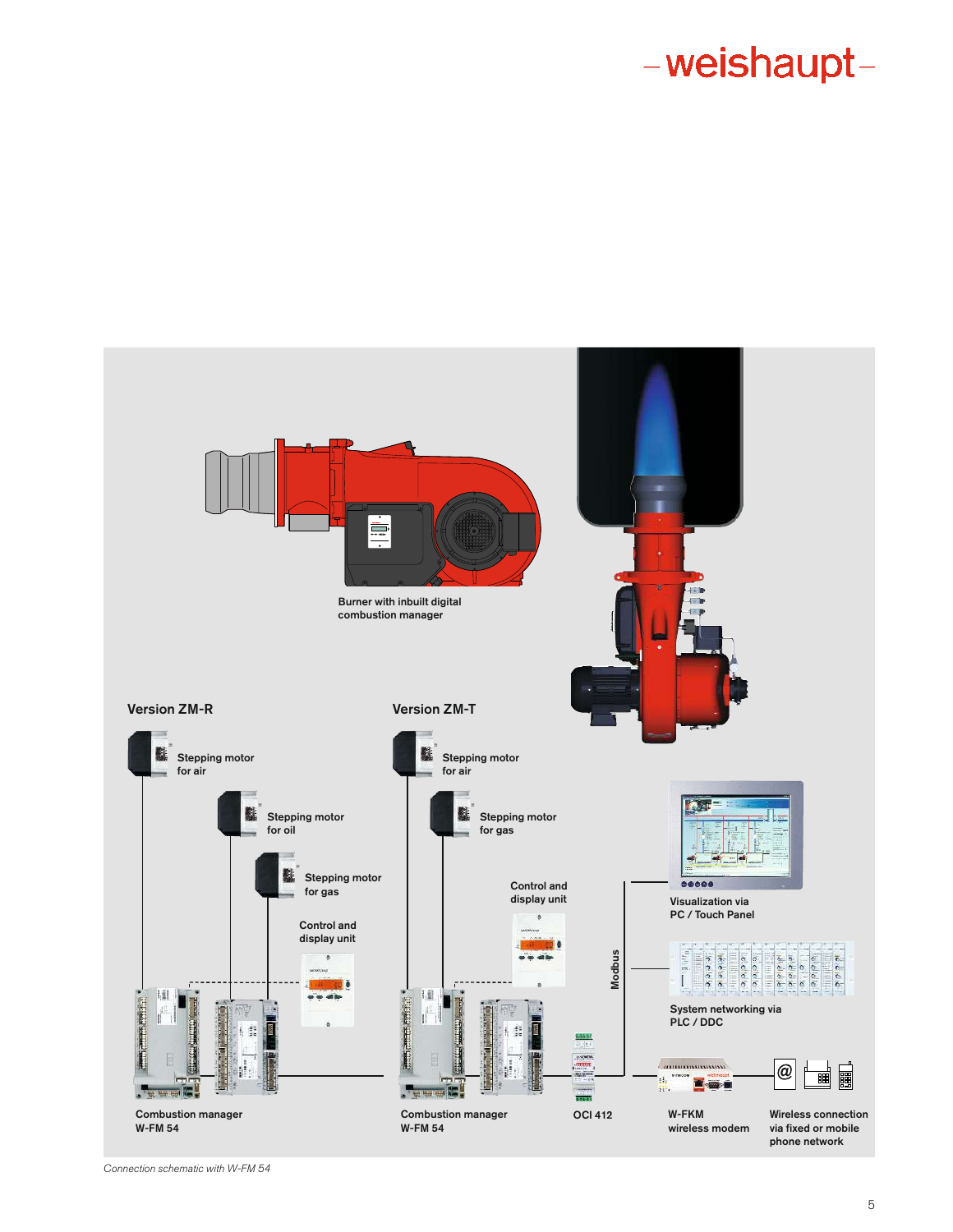### Compact and Quiet

The newly developed Weishaupt monarch® WM 30 burner is compact, efficient and quiet. It is the continuation of the 50 years success history of the legendary monarch® series.

#### Advanced blower fan technology

Right from early development phase of this new burner generation, future oriented blower fan technology has been utilized to achieve a compact, streamined design and low operating noise.

#### Innovative air damper control

The newly developed air damper control provides a high degree of linearity over the entire operating range.

### Reduced noise level

Right from the earliest developmental stage of this new burner generation, particular emphasis was placed on low operational noise level.

#### Quick commissioning, easy maintenance

All WM 30 burners are shipped out with an adjustable mixing head. Final adjustment is to be performed via commissioning program in the combustion manager.

Despite its compact design all components such as oil nozzles, mixing head, air damper and combustion manager are easily accessible. Therefore maintenance and service work can be performed easily and quickly. The standard hinged flange allows ideal service position for the burner.

Matching to various combustion chamber geometries can be performed directly on the burner. The flame and the ignition process can be observed via the integrated viewing port.

#### Flexible control capability

WM 30 burners are available with the following control options:<br>Oil: 3-stage (T) 3-stage (T) modulating (R) Gas: Sliding two stage or modulating (ZM)

This allows flexible control possibilities, which make the burner universally adaptable to various applications. Both versions result in a smooth, trouble free start and reliable operation.

#### Various versions are available to meet different emission and operation requirements:

#### ZM version

Standard version for gas and dual fuel burners.

#### LN (LowNOx) version

Low NOx version of WM gas burners. The low NOx emission is achieved by increased recirculation of combustion gases.

Compliance to certain emission requirement is also dependant on combustion chamber geometry, volume loading and design of the combustion system.

#### 3LN multiflam® version

Low NOx - Oil/ Gas/ Dual fuel burner equipped with multiflam mixing head for the most stringent emission requirements. The low NOx emission is achieved by fuel distribution principle.

#### Suitable fuels

Natural gas Propane Light Oil #2 according to ASTM D396

Different type of fuel requires written confirmation from Weishaupt.

#### Applications

Weishaupt WM 30 oil, gas and dual fuel burners are suitable to be used for the following:

- Installation on heat exchanger
- Hot water boiler
- Steam boiler and high pressure hot water boiler
- Intermittent and continuous operation
- Hot air generator

The combustion air must be free from any aggressive substances (Halogen, Chloride, Fluoride, etc) and contamination (dust, building materials, vapours, etc). For many cases an external air ducting to the burner is recommended as an option.

#### Permissible ambient conditions:

- Ambient temperature
- $-10$  to  $+40$  °C (14 to 104F)
- $-15$  to  $+40$  °C (5 to 104F)
- Air humidity: max. 80 % relative humidity, no condensation
- Suitable only for indoor operation
- For installation in unheated rooms under some circumstances special solutions are required (contact Weishaupt)

Any discrepancy from the above described applications requires written confirmation from Weishaupt Corporation. The maintenance interval could be shortened according to conditions where the burners are installed.

#### Approvals

WM 30 series burners are in compliance with most European and North American applicable standards.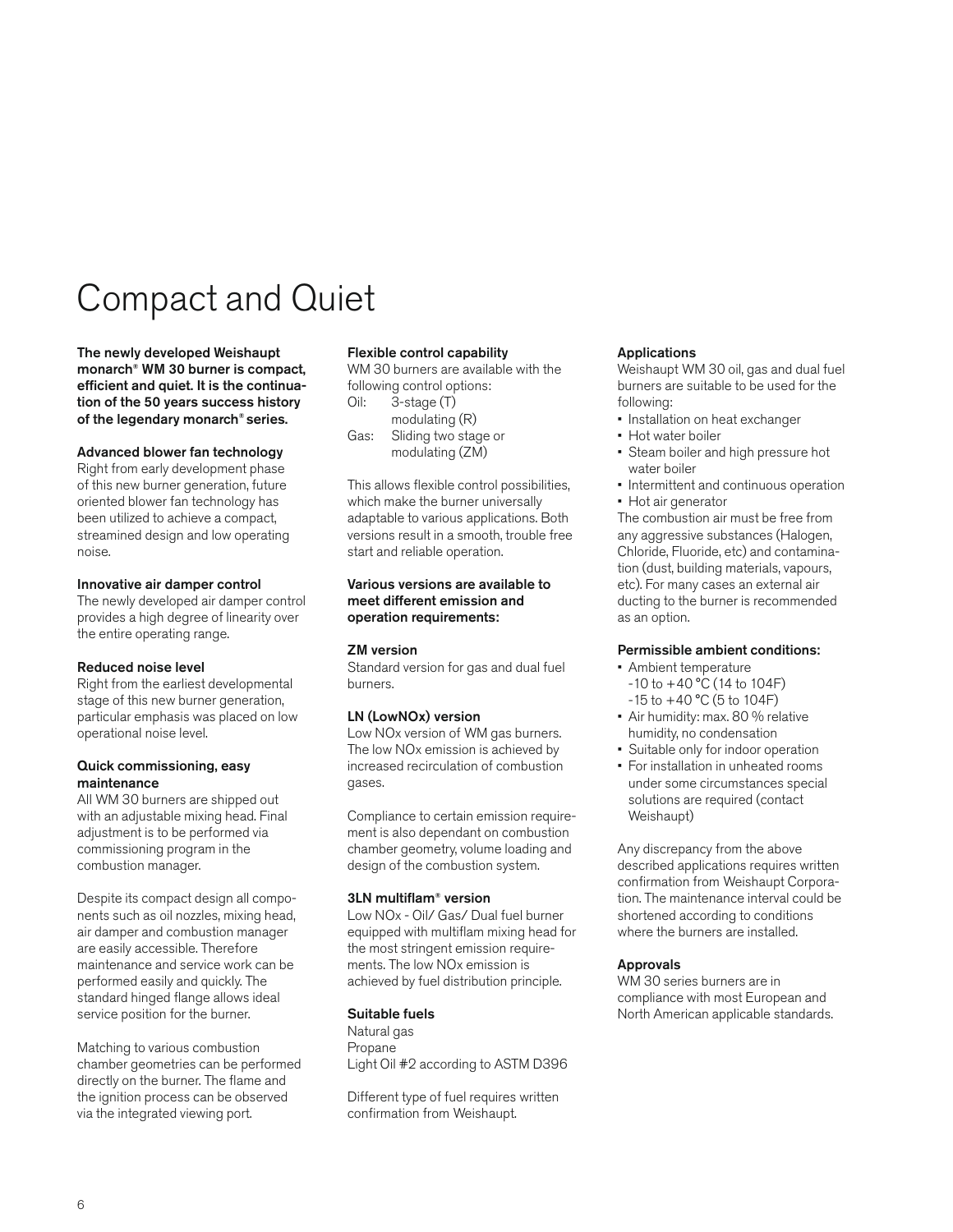#### The most important advantages at a glance:

- Digital combustion management with electronic fuel air ratio controller
- Quiet operation due to air inlet equipped with sound absorbing material as standard
- High performance blower due to specially designed blower geometry and air damper control system
- All WM 30 burners are equipped with adjustable flame tube to match required firing rate
- Protection class IP 54 as standard
- Easy access to all components, such
- as: mixing head, air damper and combustion manager • Safe operation with sliding two stage/
- modulating operation as standard depending on type of modulating controller
- Computer aided function test of each individual burner in factory
- Excellent price to performance ratio
- Worldwide service network



*WM-GL30 version ZM-R*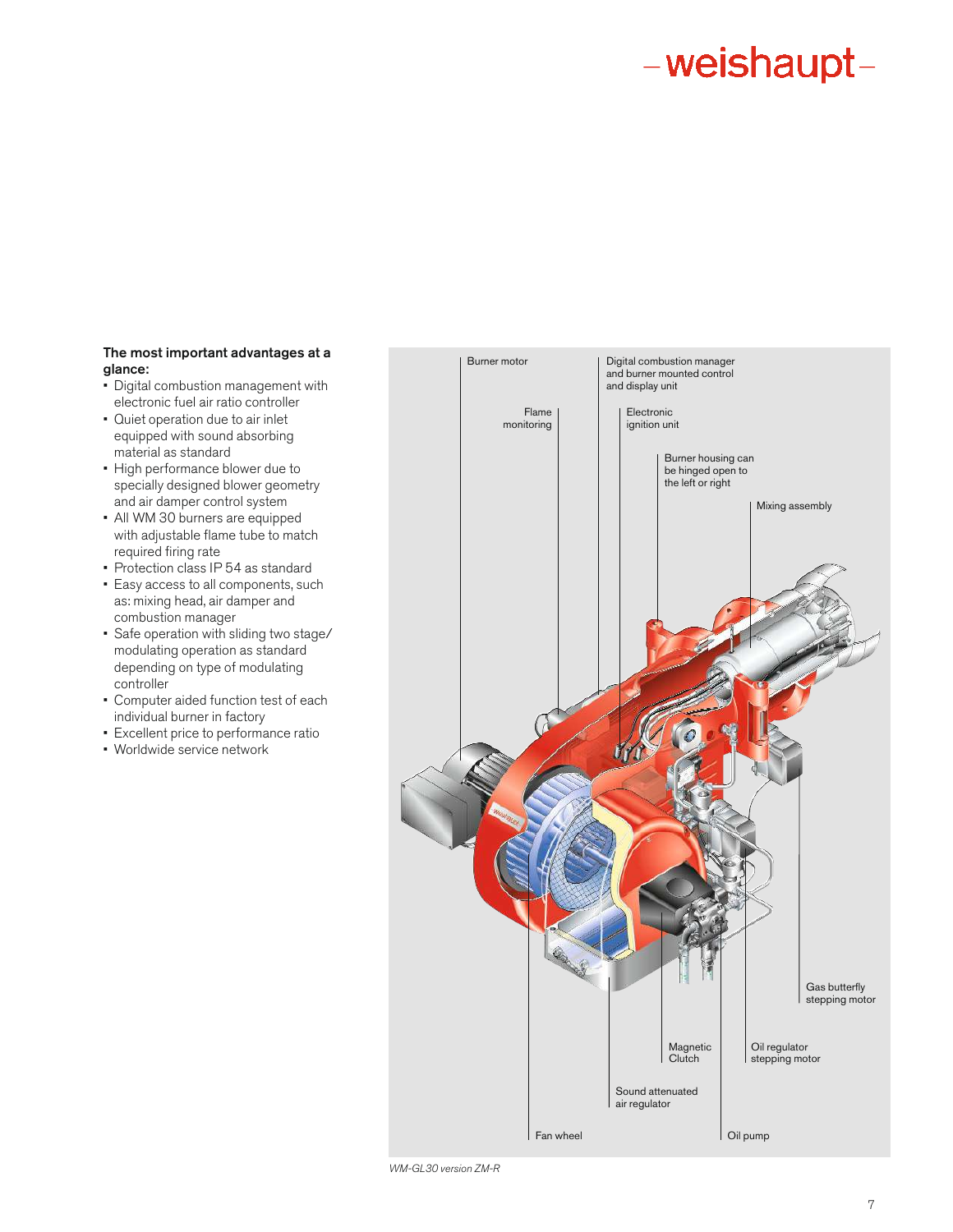### Overview of operating modes Burner's nomenclature

#### Operation with oil

#### 3 stage (T) operation

- Oil release during start by opening the solenoid valve 1 and safety solenoid valve
- Highfire is achieved by opening solenoid valves 2 and 3
- Firing rate is controlled by opening and closing solenoid valves 2 and 3

### Modulating (R) operation

- By opening the solenoid valve, oil amount required for ignition is released
- A digital stepping motor regulates the oil regulator up to full capacity
- Burner firing rate between low and highfire is controlled by opening and closing oil regulator
- Integrated or external modulating controller can be used as firing rate controller.







#### Operation with gas

#### Sliding stage or modulating (ZM) operation

- Burner capacity between low and highfire depending on heat requirement is controlled by stepping motor
- Anywhere between both operating points the burner can be operated. There are no sudden changes of fuel flow
- Option for combustion manager: - W-FM 50 (single fuel application) with additional modulating controller
- W-FM 54 (dual fuel application) with additional modulating controller - W-FM 100 (single/ dual fuel) with integrated modulating controller - W-FM 200 (single/dual fuel)

• Alternatively an external modulating controller can also be used for that purpose.

- $HF = Highfire$
- INT = Intermediary fire
- $LF = Lowfire$
- IGN = Ignition

| <b>Fuel</b> | Oil     |               |            | Gas           |            |
|-------------|---------|---------------|------------|---------------|------------|
| Version     | 3-stage | sliding-stage | modulating | sliding-stage | modulating |
| <b>ZM</b>   |         |               |            |               |            |
| $ZM-T$      |         |               |            |               |            |
| $ZM-R$      |         |               |            |               |            |

#### Nomenclature

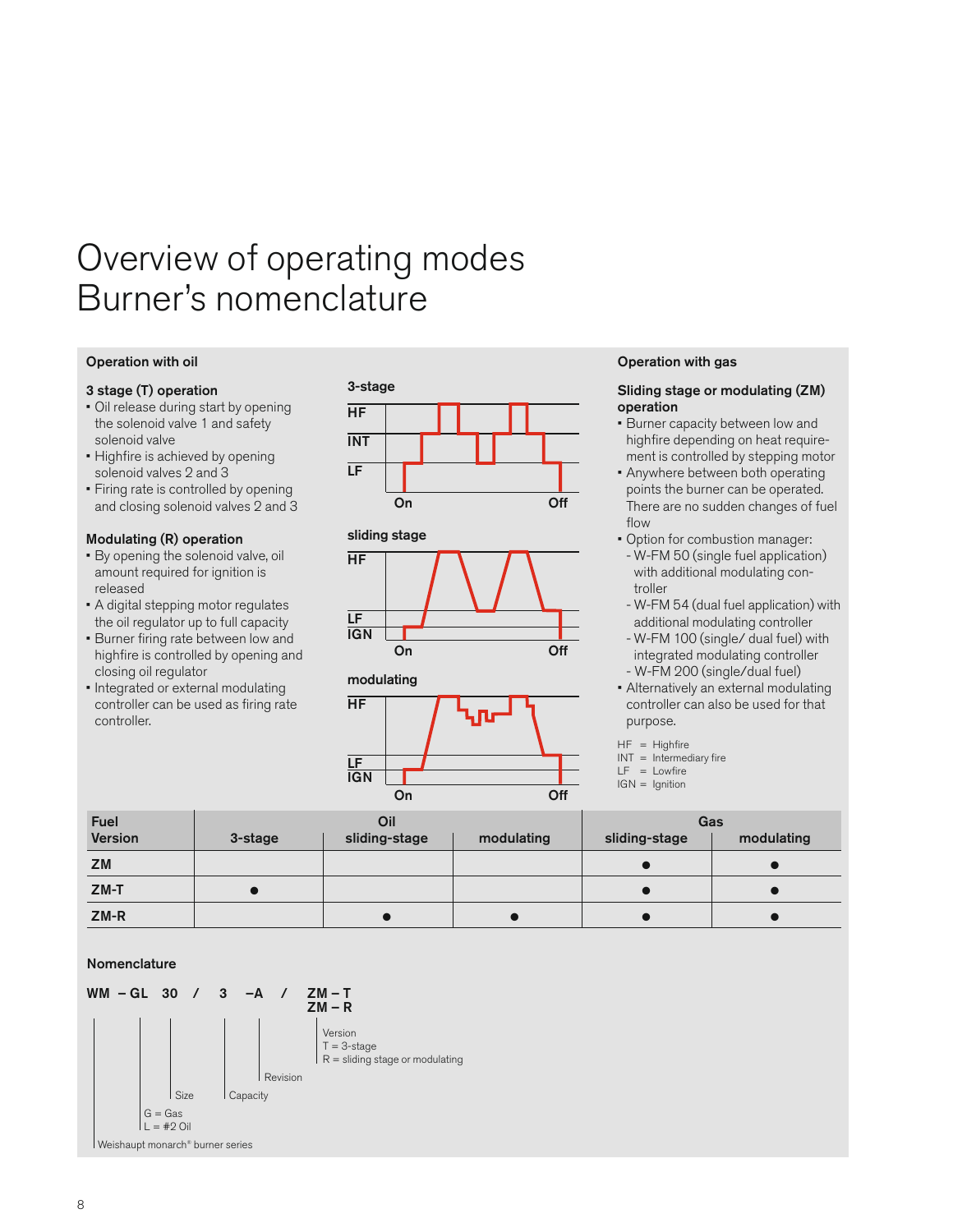### Burner selection WM 30 Oil burners vers. T and R



#### Burner order numbers

| <b>Burner</b><br>model | <b>Version</b> | Order No.  |
|------------------------|----------------|------------|
| $WM-L30/1-A$           |                | 211 320 10 |
| WM-L30/2-A             |                | 211 320 20 |

 $\overline{\phantom{0}}$ 





Burner model WM-L30/2-A/ T and /R Combustion head WM-L30/2, 222K x 45<br>Capacity MBTU/h #2 Oil 3.070 - 13.995



The firing rates are based on an installation altitude of 1,640 ft (500 m). A reduction of burner capacity of 1 % for every 325 ft (100 m) should be taken into consideration in case of installation altitude above 0 ft.

Voltages and frequencies:

The burners are equipped with three phase motor in 208 - 600 V, 60 Hz as standard. Different voltage and frequency are available upon request.

| <b>Burner</b><br>model | <b>Version</b> | Order No.  |
|------------------------|----------------|------------|
| $WM-L30/1-A$           | R              | 215 320 10 |
| WM-L30/2-A             | R              | 215 320 20 |
| WM-L30/3-A             | R              | 215 320 30 |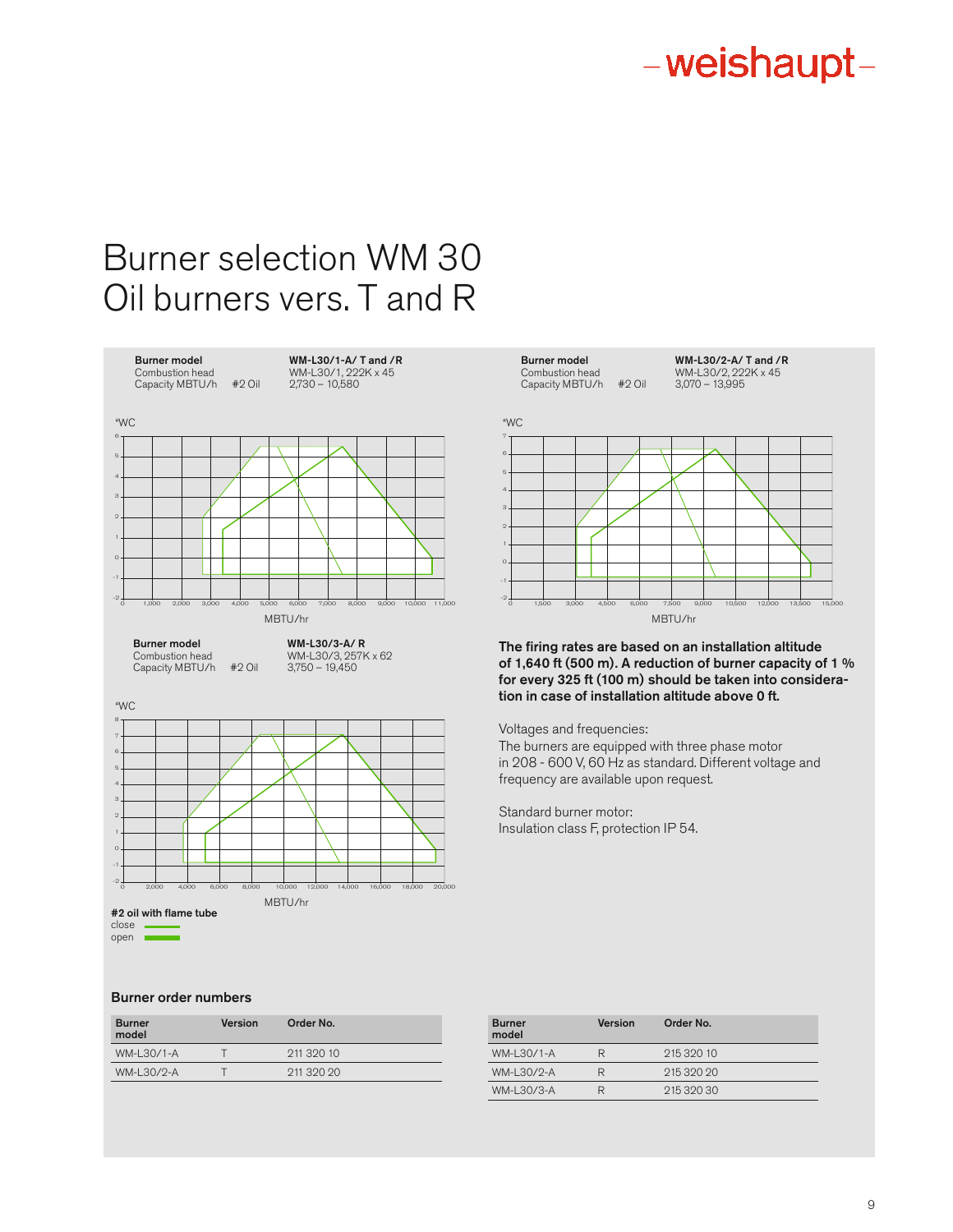### Burner selection WM G30 Gas and dual fuel burners vers. ZM-T and ZM-R



#### Burner order numbers

| <b>Burner</b><br>model | Version | Order No.  |
|------------------------|---------|------------|
| WM-G30/1-A             | 7M      | 217 310 13 |
| WM-G30/2-A             | 7M      | 217 312 11 |
| WM-G30/3-A             | 7M      | 217 314 12 |



The firing rates are based on an installation altitude of 0 ft (0 m). A reduction of burner capacity of 1 % for every 325 ft (100 m) should be taken into consideration in case of installation altitude above 0 ft.

Voltages and frequencies:

The burners are equipped with three phase motor in 208 - 600 V, 60 Hz as standard. Different voltage and frequency are available upon request.

| #2 Oil with flame tube |  |  |
|------------------------|--|--|
| -----                  |  |  |

| <b>Version</b> | Order No.  |
|----------------|------------|
| ZM-T           | 218 310 11 |
| ZM-T           | 218 311 11 |
| $ZM-R$         | 218 315 11 |
| $ZM-R$         | 218 316 11 |
| $ZM-R$         | 218 317 12 |
|                |            |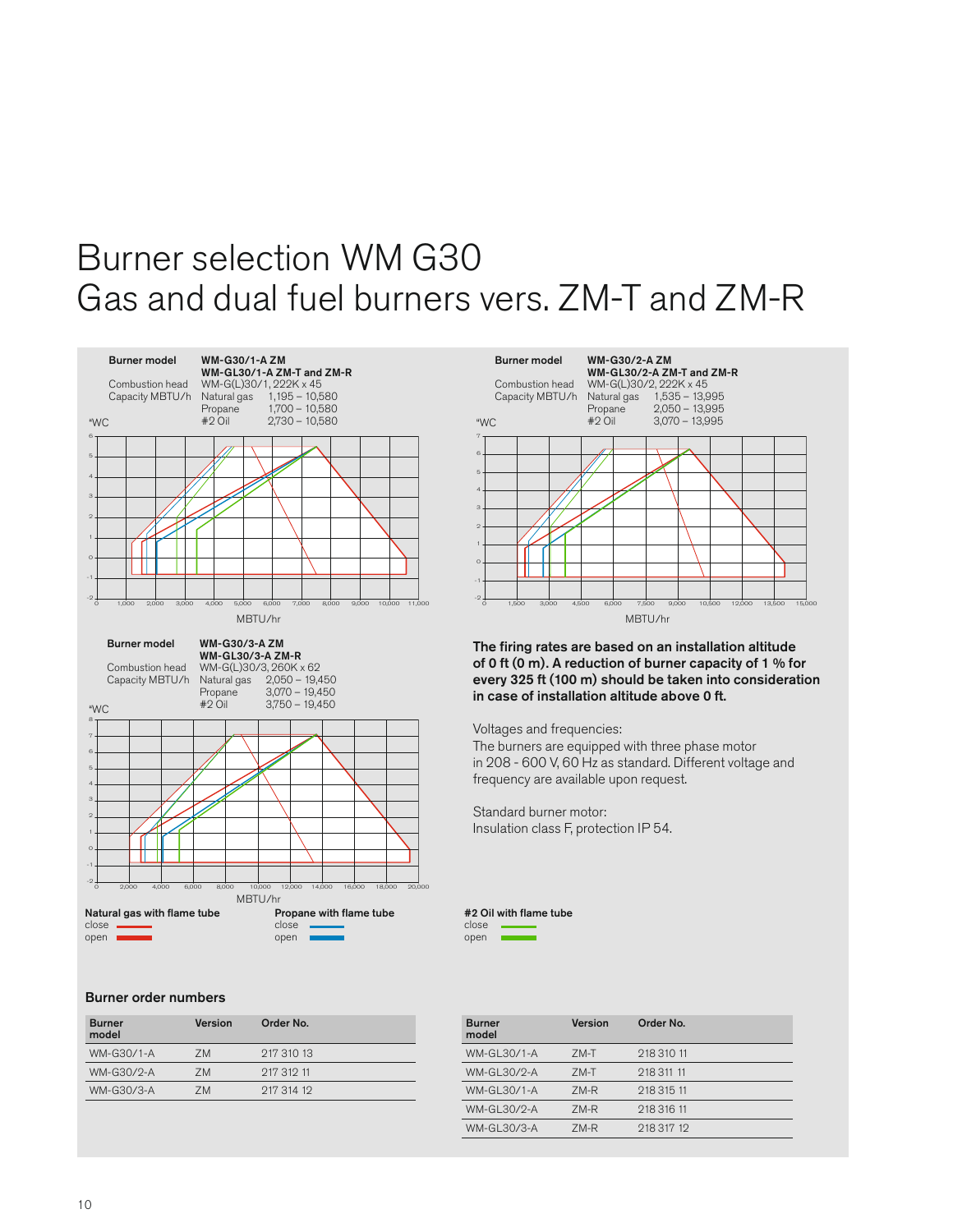### Burner selection WM G30 Gas burners vers. ZM-LN



#### Burner order numbers

| <b>Burner</b><br>model | Version  | Order No.  |
|------------------------|----------|------------|
| WM-G30/1-A             | $7M-1 N$ | 217 311 11 |
| WM-G30/2-A             | ZM-LN    | 217 313 11 |
| WM-G30/3-A             | $7M-1 N$ | 217 315 12 |

Burner model WM-G30/2-A ZM-LN

Combustion head WM-G30/2 LN, 210 x 60 Capacity MBTU/h Natural gas 1,365 – 12,970 Propane 1,700 – 12,970



The firing rates are based on an installation altitude of 0 ft (0 m). A reduction of burner capacity of 1 % for every 325 ft (100 m) should be taken into consideration in case of installation altitude above 0 ft.

Voltages and frequencies:

The burners are equipped with three phase motor in 208 - 600 V, 60 Hz as standard. Different voltage and frequency are available upon request.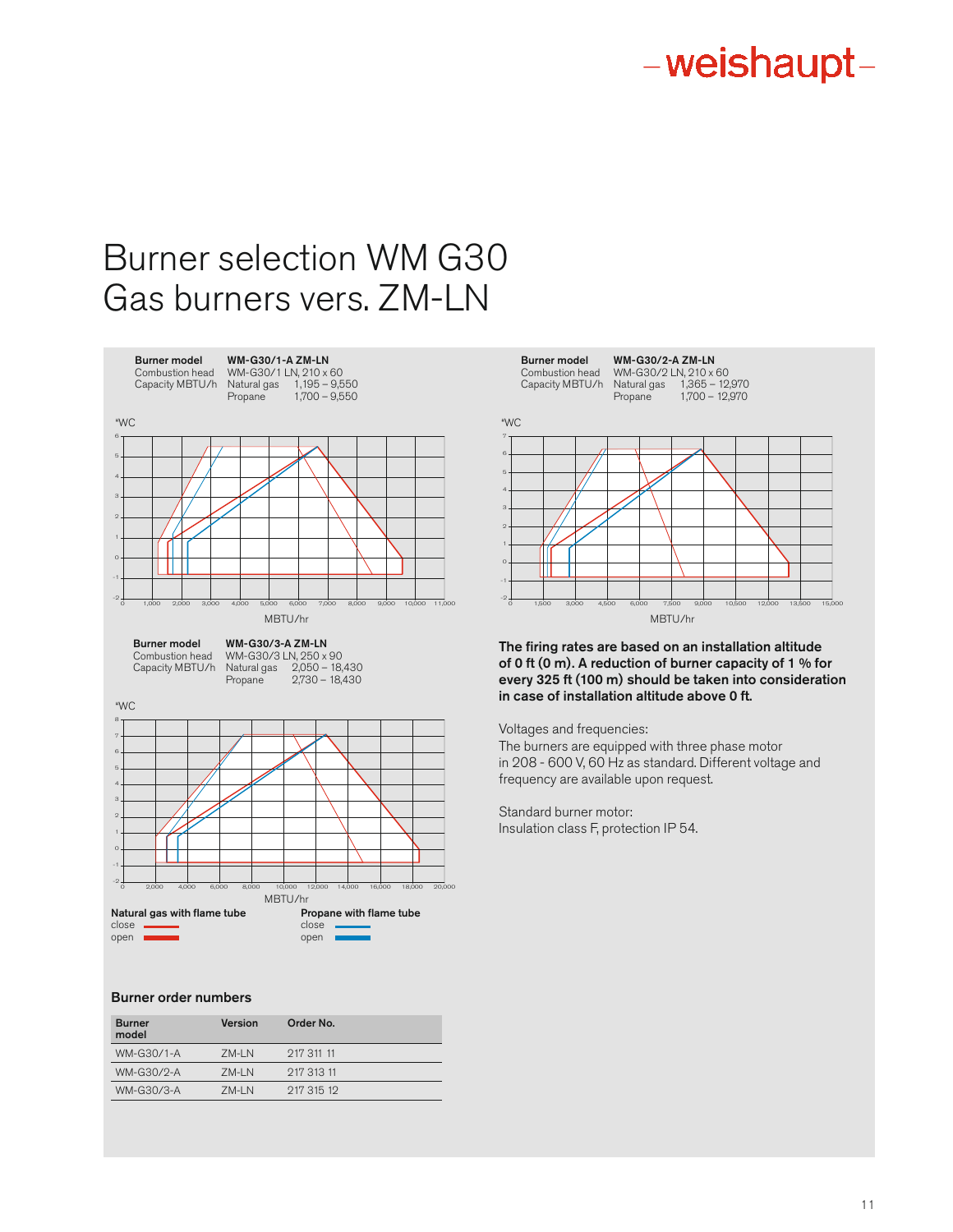### Standard scope of supply

| <b>Description</b>                                                                                                                                                                                                                                                                                                           | <b>WM-L30-T</b> | <b>WM-L30-R</b> | WM-G30 ZM/LN | WM-GL30 ZM-T | WM-GL30 ZM-R |
|------------------------------------------------------------------------------------------------------------------------------------------------------------------------------------------------------------------------------------------------------------------------------------------------------------------------------|-----------------|-----------------|--------------|--------------|--------------|
| Burner housing, Hinge flange, housing cover,<br>Weishaupt burner motor, air intake housing,<br>fan wheel, combustion head, ignition unit, ignition<br>cable, ignition electrodes, combustion manager<br>with operating unit, flame sensor, stepping motors,<br>flange gasket, limit switch on hinge flange, fixing<br>screws |                 |                 |              |              |              |
| Digital combustion manager W-FM 50<br><b>W-FM 54</b>                                                                                                                                                                                                                                                                         |                 |                 |              |              |              |
| Two gas safety shut off valves                                                                                                                                                                                                                                                                                               |                 |                 |              |              |              |
| Gas butterfly valve                                                                                                                                                                                                                                                                                                          |                 |                 |              |              |              |
| Air pressure switch                                                                                                                                                                                                                                                                                                          |                 |                 |              |              |              |
| Adjustable flame tube                                                                                                                                                                                                                                                                                                        |                 |                 |              |              |              |
| Stepping motor for fuel/air compound<br>regulation with W-FM:<br>Stepping motor for air damper<br>Stepping motor for gas butterfly valve<br>Stepping motor for oil regulator                                                                                                                                                 |                 |                 |              |              |              |
| Oil pressure switch in return                                                                                                                                                                                                                                                                                                |                 |                 |              |              |              |
| Burner mounted oil pump                                                                                                                                                                                                                                                                                                      |                 |                 |              |              |              |
| Oil hoses                                                                                                                                                                                                                                                                                                                    |                 |                 |              |              |              |
| 2 oil solenoid valves, oil regulator, nozzle head with<br>nozzle solenoid, premounted spill type nozzle and<br>safety shut off device                                                                                                                                                                                        |                 |                 |              |              |              |
| 3 oil solenoid valves, 1 safety valve, three stage<br>nozzle head with premounted oil nozzle                                                                                                                                                                                                                                 |                 |                 |              |              |              |
| Magnetic clutch                                                                                                                                                                                                                                                                                                              | $\circ$         | O               |              |              |              |
| IP 54 protection                                                                                                                                                                                                                                                                                                             |                 |                 |              |              |              |

● Standard<br>○ Optional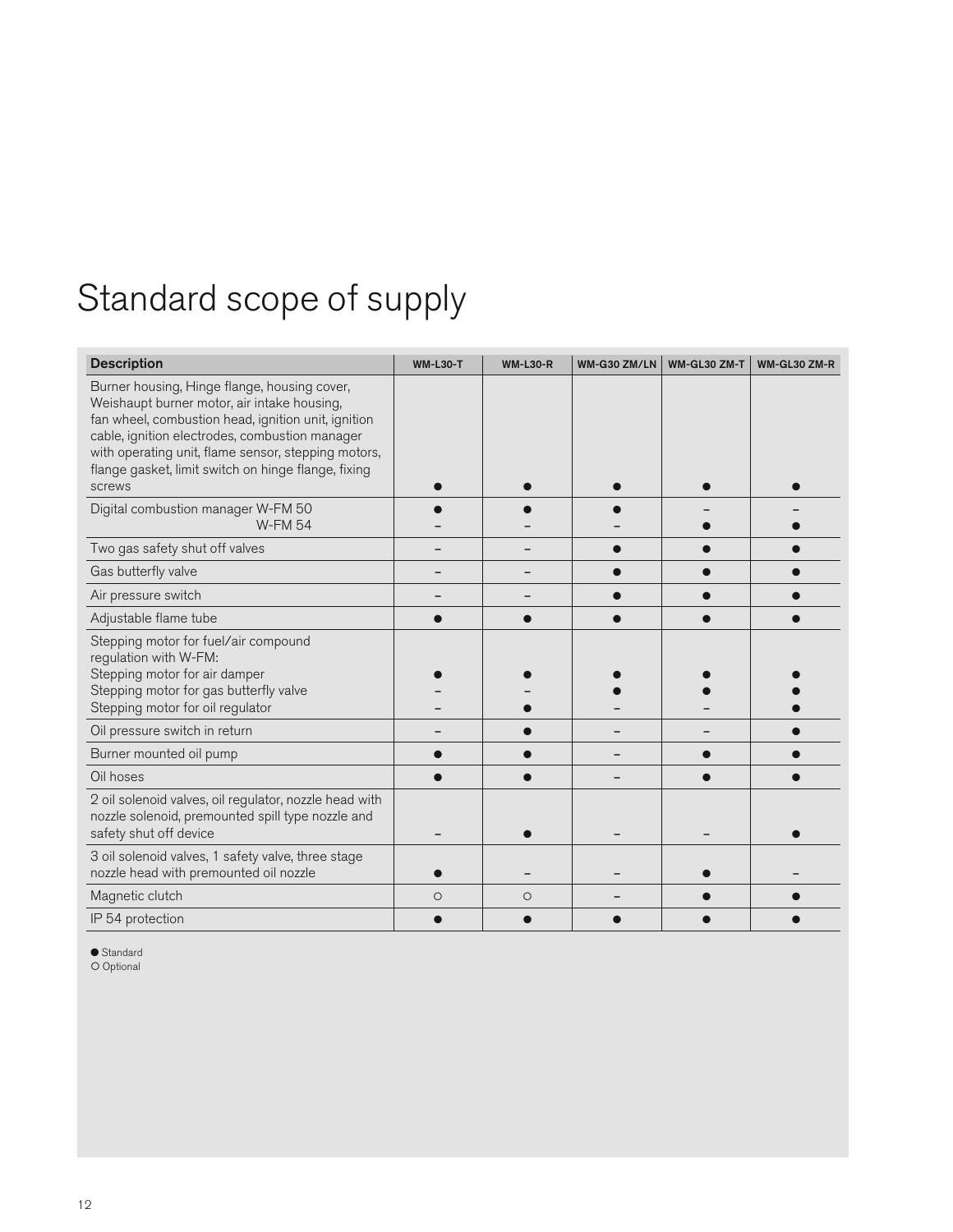### Special equipment Oil burners WM-L 30 vers. T and R

| Special equipment version T                                                                   |                                   |                 |        |                | WM-L30/1-A/T   | WM-L30/2-A/T   |
|-----------------------------------------------------------------------------------------------|-----------------------------------|-----------------|--------|----------------|----------------|----------------|
| Combustion head extension                                                                     |                                   | by 6" (150 mm)  |        |                | 210 031 03     | 210 031 03     |
|                                                                                               |                                   | by 12" (300 mm) |        |                | 210 031 04     | 210 031 04     |
| Oil hoses 50" (1300 mm) in lieu of 39" (1000 mm)                                              |                                   |                 |        |                | on request     | on request     |
| Connection for air intake duct                                                                |                                   |                 |        |                | on request     | on request     |
| Oil meter                                                                                     | VZ 020                            |                 |        |                | 210 031 14     | 210 031 14     |
|                                                                                               | VZ 020 with remote transmitter LF |                 |        |                | 210 031 13     | 210 031 13     |
| Solenoid valve for air pressure switch test, continuous run fan or post purge                 |                                   |                 |        |                | 250 030 21     | 250 030 21     |
| Modulating controller KS20 mounted on burner (W-FM50)                                         |                                   |                 |        |                | 250 033 15     | 250 033 15     |
| W-FM 100 (suitable for continuous operation) in lieu of W-FM 50                               |                                   |                 | fitted |                | 210 030 32     | 210 030 32     |
|                                                                                               |                                   |                 | loose  |                | 210 030 88     | 210 030 88     |
| W-FM 200 in lieu of W-FM 50 with built-in modulating<br>controller, speed control module with |                                   |                 |        |                |                |                |
| optional fuel metering                                                                        |                                   |                 | fitted |                | 210 030 10     | 210 030 10     |
|                                                                                               |                                   |                 | loose  |                | on request     | on request     |
| Flame sensor QRI in lieu of QRB                                                               |                                   |                 |        |                | 210 030 24     | 210 030 24     |
| Special voltages                                                                              |                                   |                 |        |                | on request     | on request     |
|                                                                                               |                                   |                 |        |                |                |                |
|                                                                                               |                                   |                 |        |                |                |                |
| Special equipment vers. R                                                                     |                                   |                 |        | WM-L30/1-A / R | WM-L30/2-A / R | WM-L30/3-A / R |
| Combustion head extension                                                                     |                                   | by 6" (150 mm)  |        | 210 031 05     | 210 031 05     | 210 031 06     |
|                                                                                               |                                   | by 12" (300 mm) |        | 210 031 07     | 210 031 07     | 210 031 08     |
| Oil hoses 50" (1300 mm) in lieu of 39" (1000 mm)                                              |                                   |                 |        | 110 001 59     |                |                |
| Connection for air intake duct                                                                |                                   |                 |        | on request     | on request     | on request     |
| Solenoid valve for air pressure switch test, continuous run fan or post purge                 |                                   |                 |        | 250 030 21     | 250 030 21     | 250 030 21     |
| Modulating controller KS20 mounted on burner (W-FM50)                                         |                                   |                 |        | 250 033 15     | 250 033 15     | 250 033 15     |
| W-FM 100 (suitable for continuous operation) in lieu of W-FM 50                               |                                   |                 | fitted | 210 030 38     | 21003038       | 210 030 38     |
|                                                                                               |                                   |                 | loose  | on request     | on request     | on request     |
| W-FM 200 in lieu of W-FM 50 with built-in modulating                                          |                                   |                 |        |                |                |                |
| controller, speed control module with<br>optional fuel metering                               |                                   |                 | fitted | 210 030 39     | 210 030 39     | 210 030 39     |
|                                                                                               |                                   |                 | loose  | on request     | on request     | on request     |
| Flame sensor QRI in lieu of QRB                                                               |                                   |                 |        | 210 030 24     | 210 030 24     | 210 030 24     |
| Speed control with burner motor mounted<br>VFD (W-FM 50/200 required)                         |                                   |                 |        | 21003097       |                |                |
| Speed control with separate VFD<br>(W-FM 200 required)                                        |                                   |                 |        | 210 030 98     | 21003098       | 210 031 00     |
| Special voltages                                                                              |                                   |                 |        | on request     | on request     | on request     |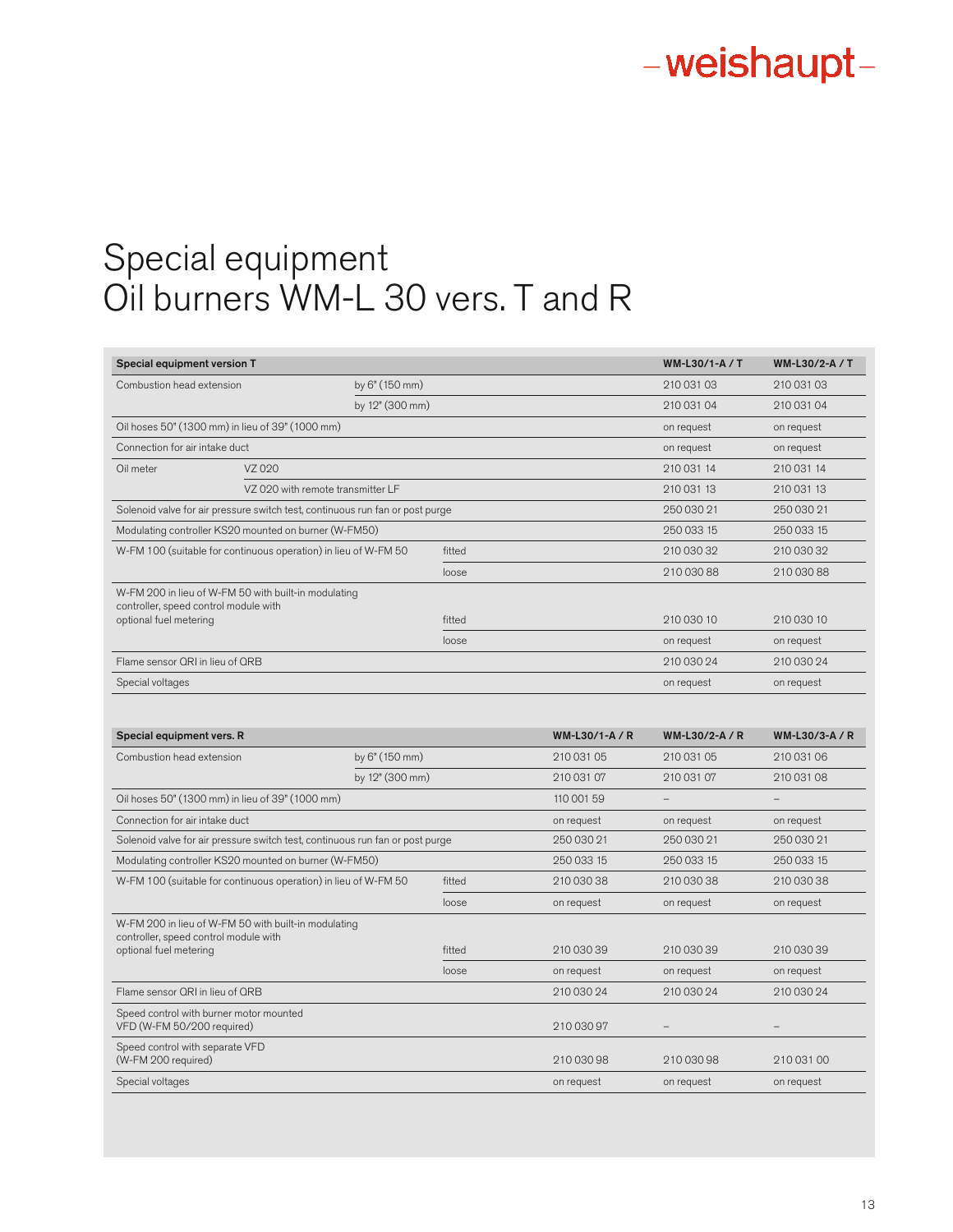### Accessories Gas burners WM-G 30 vers. ZM and ZM-LN

| <b>Accessories for version ZM</b>                                                                                 |                 | WM-G 30/1-A       | WM-G 30/2-A       | WM-G 30/3-A       |
|-------------------------------------------------------------------------------------------------------------------|-----------------|-------------------|-------------------|-------------------|
| Combustion head extension                                                                                         | by 6" (150 mm)  | on request        | on request        | on request        |
|                                                                                                                   | by 12" (300 mm) | on request        | on request        | on request        |
| Solenoid valve for air pressure switch test<br>continuous run fan or post purge                                   |                 | 250 030 21        | 250 030 21        | 250 030 21        |
| Modulating controller KS20 mounted on burner (W-FM50)                                                             |                 | 250 033 15        | 250 033 15        | 250 033 15        |
| Adapter for ducted air intake                                                                                     |                 | on request        | on request        | on request        |
| W-FM 100 (suitable for cont. operation)<br>instead of W-FM 50                                                     | fitted          | 250 030 74        | 250 030 74        | 250 030 74        |
|                                                                                                                   | loose           | 250 030 45        | 250 030 45        | 250 030 45        |
| W-FM 200 instead of W-FM 50 with built in<br>modulating controller and VFD control with<br>optional fuel metering | fitted          | 250 030 75        | 250 030 75        | 250 030 75        |
|                                                                                                                   | loose           | 250 030 48        | 250 030 48        | 250 030 48        |
| Speed control with burner motor mounted<br>VFD (W-FM 50/200 required)                                             |                 | on request        | on request        |                   |
| Speed control with separate VFD<br>(W-FM 50/200 required)                                                         |                 | on request        | on request        | on request        |
| Special voltages                                                                                                  |                 | on request        | on request        | on request        |
|                                                                                                                   |                 |                   |                   |                   |
|                                                                                                                   |                 |                   |                   |                   |
| Special equipment vers. ZM-LN                                                                                     |                 | <b>WM-G30/1-A</b> | <b>WM-G30/2-A</b> | <b>WM-G30/3-A</b> |
| Combustion head extension                                                                                         | by 6" (150 mm)  | on request        | on request        | on request        |
|                                                                                                                   | by 12" (300 mm) | on request        | on request        | on request        |
| Solenoid valve for air pressure switch test<br>for continuous run fan or post-purge                               |                 | 25003021          | 250 030 21        | 250 030 21        |
| Modulating controller KS20 mounted on burner (W-FM50)                                                             |                 | 250 033 15        | 250 033 15        | 250 033 15        |
| Adapter for ducted air intake                                                                                     |                 | on request        | on request        | on request        |
| W-FM 100 (suitable for cont. operation) in lieu of W-FM 50                                                        | fitted          | 250 030 74        | 250 030 74        | 250 030 74        |
|                                                                                                                   | loose           | 25003232          | 250 032 32        | 250 032 32        |
| W-FM 200 in lieu of W-FM 50 with built in modulating<br>controller, speed control module and                      |                 |                   |                   |                   |
| optional fuel metering                                                                                            | fitted          | 250 030 75        | 250 030 75        | 250 030 75        |

VFD (W-FM 50 or 200 required) 210 030 97 210 030 97 – Speed control with separate VFD (FC from accessories) (W-FM 200 required) on request on request on request Special voltages on request on request on request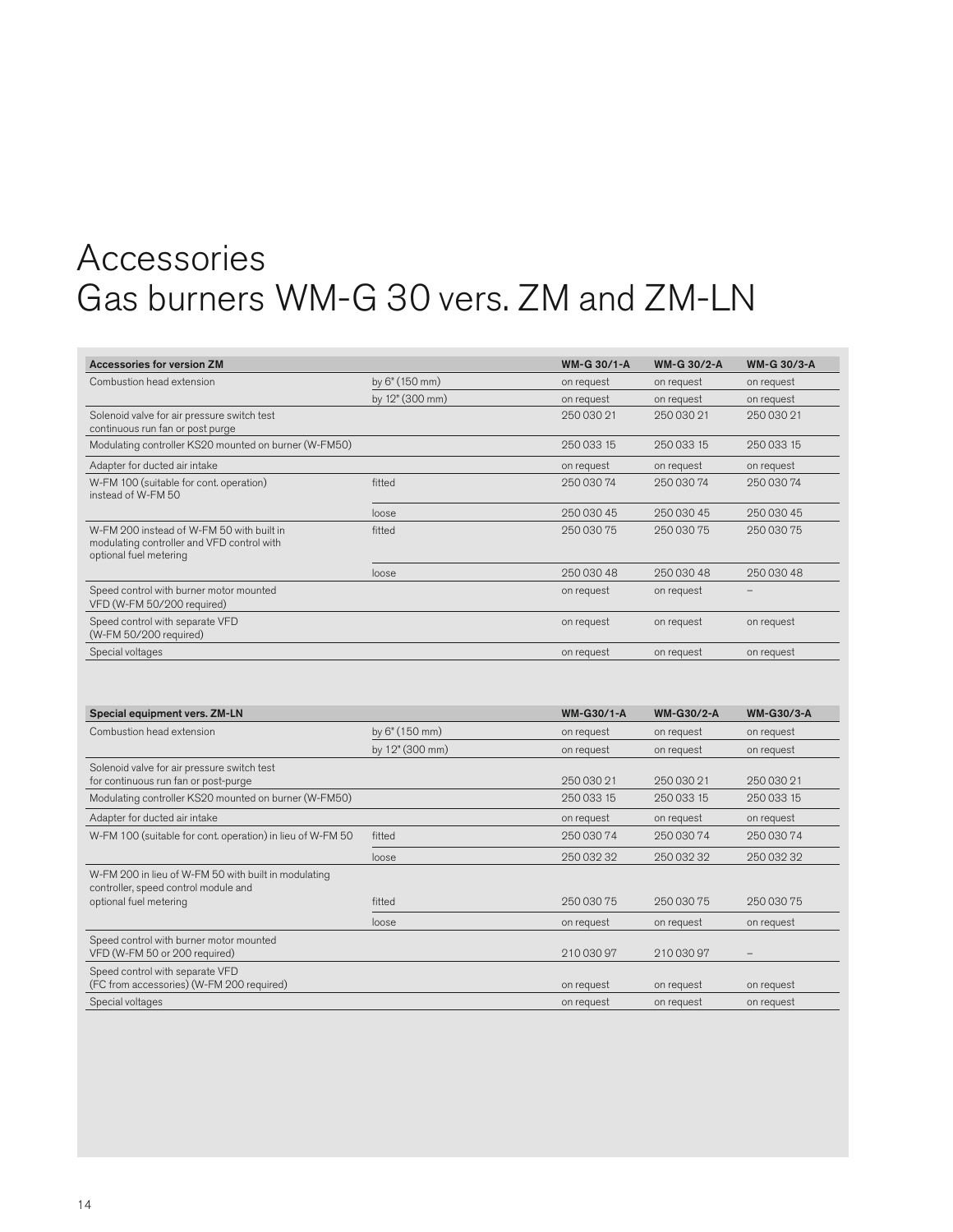### Accessories Dual fuel burners WM-GL30 vers. ZM-T and ZM-R

| <b>Accessories for version ZM-T</b>                                                                            |                 | <b>WM-GL 30/1-A</b> | <b>WM-GL 30/2-A</b> |
|----------------------------------------------------------------------------------------------------------------|-----------------|---------------------|---------------------|
| Combustion head extension                                                                                      | by 6" (150 mm)  | 250 031 87          | 250 031 87          |
|                                                                                                                | by 12" (300 mm) | 250 031 88          | 250 031 88          |
| Solenoid valve for air press. switch test - cont. run fan or post purge                                        |                 | 250 030 21          | 250 030 21          |
| Adapter for ducted air intake                                                                                  |                 | on request          | on request          |
| W-FM 100 (suitable for cont. operation) inst. W-FM 54<br>with built in modulating controller                   | fitted          | 250 031 78          | 250 031 78          |
|                                                                                                                | loose           | on request          | on request          |
| W-FM 200 instead of W-FM 54 with built in modulating<br>controller and VFD control with optional fuel metering | fitted          | 250 031 77          | 250 031 77          |
|                                                                                                                | loose           | on request          | on request          |
| Speed control with burner motor mounted<br>VFD (W-FM 54/200 required)                                          |                 | on request          |                     |
| Speed control with separate VFD<br>(W-FM 54/200 required)                                                      |                 | on request          | on request          |
| Oil hoses 50" (1300) mm instead of 40" (1000 mm)                                                               |                 | on request          | on request          |
| Oil meter VZ20                                                                                                 |                 | on request          | on request          |
| Oil meter VZ020 with remote tansmitter LF                                                                      |                 | on request          | on request          |
| Special voltages                                                                                               |                 | on request          | on request          |

| <b>Accessories for version ZM-R</b>                                                                            |                 | <b>WM-GL 30/1-A</b> | <b>WM-GL 30/2-A</b> | <b>WM-GL 30/3-A</b> |
|----------------------------------------------------------------------------------------------------------------|-----------------|---------------------|---------------------|---------------------|
| Combustion head extension                                                                                      | by 6" (150 mm)  | 250 031 89          | 250 031 89          | 250 031 91          |
|                                                                                                                | by 12" (300 mm) | 250 031 90          | 250 031 90          | 250 031 92          |
| Solenoid valve for air press. switch test - cont. run fan or post purge                                        |                 | 250 030 21          | 250 030 21          | 250 030 21          |
| Adapter for ducted air intake                                                                                  |                 | on request          | on request          | on request          |
| W-FM 100 (suitable for cont. operation) inst. W-FM 54<br>with built in modulating controller                   | fitted          | 250 031 78          | 250 031 78          | 250 031 78          |
|                                                                                                                | loose           | on request          | on request          | on request          |
| W-FM 200 instead of W-FM 54 with built in modulating<br>controller and VFD control with optional fuel metering | fitted          | 250 031 77          | 250 031 77          | 250 031 77          |
|                                                                                                                | loose           | on request          | on request          | on request          |
| Speed control with burner motor mounted<br>VFD (W-FM 54/200 required)                                          |                 | on request          |                     |                     |
| Speed control with separate VFD<br>(W-FM 54/200 required)                                                      |                 | on request          | on request          | on request          |
| Oil hoses 50" (1300) mm instead of 40" (1000 mm)                                                               |                 | on request          | on request          | on request          |
| Special voltages                                                                                               |                 | on request          | on request          | on request          |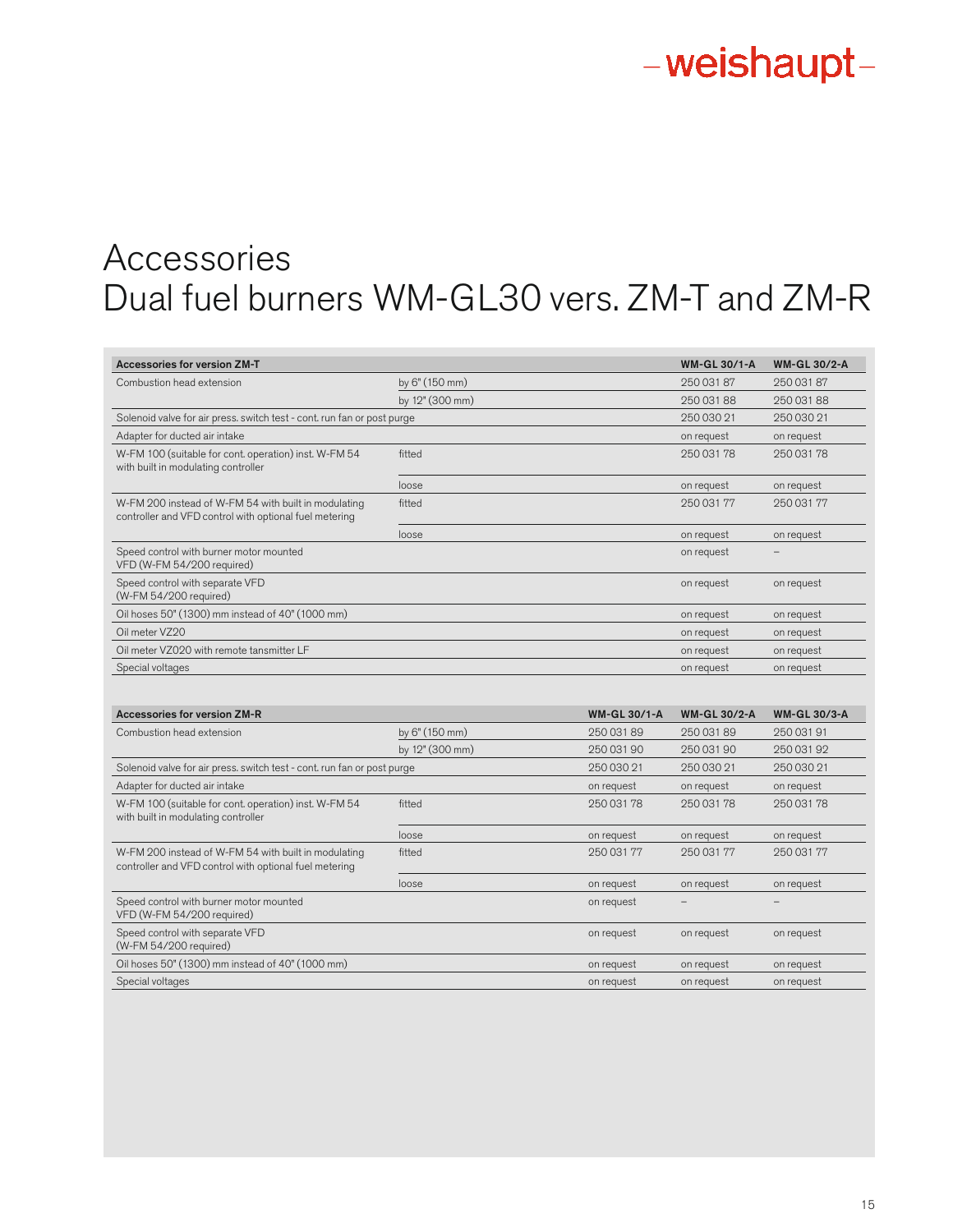### Technical data Oil burners

| Oil burners version T                        |                                      | WM-L30/1-A              | WM-L30/2-A              |
|----------------------------------------------|--------------------------------------|-------------------------|-------------------------|
| Burner motor <sup>1)</sup>                   | Weishaupt model                      | WM-D 132/120-2/7K5      | WM-D 132/170-2/10K0     |
| Rated power                                  | $HP$ $(kW)$                          | 10.6(8.0)               | 16(12)                  |
| Full load amps (FLA)                         | $A$ (@460 V)                         | 14                      | 18                      |
| Motor fuse $(\Upsilon \Delta \text{ start})$ | A                                    | 25 A slow (external)    | 35 A slow (external)    |
| Speed (60 Hz)                                | rpm                                  | 3.500                   | 3,520                   |
| Combustion manager                           | model                                | <b>W-FM50</b>           | <b>W-FM 50</b>          |
| Air stepping motor                           | model                                | SQM33                   | SQM33                   |
| Weight                                       | $\mathsf{lbs}(\mathsf{k}\mathsf{g})$ | approx. 330 (150)       | approx. 342 (155)       |
| Oil pump                                     | model                                | J7                      | TA <sub>2</sub>         |
| maximum flow rate                            | GPH (I/h)                            | 123 (474)               | 165 (636)               |
| Oil hoses                                    | DN/Length                            | $1/2$ "/ 40" (13/ 1000) | $3/4$ "/ 40" (20/ 1000) |

| Oil burners version R                        |                                      | <b>WM-L30/1-A</b>            | <b>WM-L30/2-A</b>    | <b>WM-L30/3-A</b>                       |
|----------------------------------------------|--------------------------------------|------------------------------|----------------------|-----------------------------------------|
| Burner motor                                 | Weishaupt model                      | WM-D 132/120-2/7K5           |                      | WM-D 132/170-2/10K0 WM-D 132/210-2/14K0 |
| Rated power                                  | $HP$ $(kW)$                          | 10.6(8.0)                    | 16(12)               | 20(15)                                  |
| Full load amps (FLA)                         | $A$ (@460 V)                         | 14                           | 18                   | 25                                      |
| Motor fuse $(\Upsilon \Delta \text{ start})$ | A                                    | 25 A slow (external)         | 35 A slow (external) | 50 A slow (external)                    |
| Speed (60 Hz)                                | rpm                                  | 3.500                        | 3.520                | 3.520                                   |
| Combustion manager                           | model                                | <b>W-FM50</b>                | <b>W-FM50</b>        | <b>W-FM50</b>                           |
| Stepping motor Air/Oil                       | model                                | <b>SQM33</b>                 | <b>SQM33</b>         | <b>SQM33</b>                            |
| Weight                                       | $\mathsf{lbs}(\mathsf{k}\mathsf{g})$ | approx. 353 (160)            | approx. 364 (165)    | approx. 386 (175)                       |
| Oil pump<br>maximum flow rate                | model<br>GPH(I/h)                    | TA <sub>3</sub><br>244 (942) | TA4<br>327 (1260)    | TA <sub>5</sub><br>438 (1690)           |
| Oil hoses                                    | DN/length                            | 3/4"/40" (20/1000)           | 1"/ 50" (25/ 1300)   | 1"/ 50" (25/ 1300)                      |

### Voltages and frequencies:

The burners are equipped with three phase motor in 208 - 600 V, 60 Hz as standard. Different voltage and frequency are available upon request.

### Standard burner motor:

Insulation class F, protection IP 54.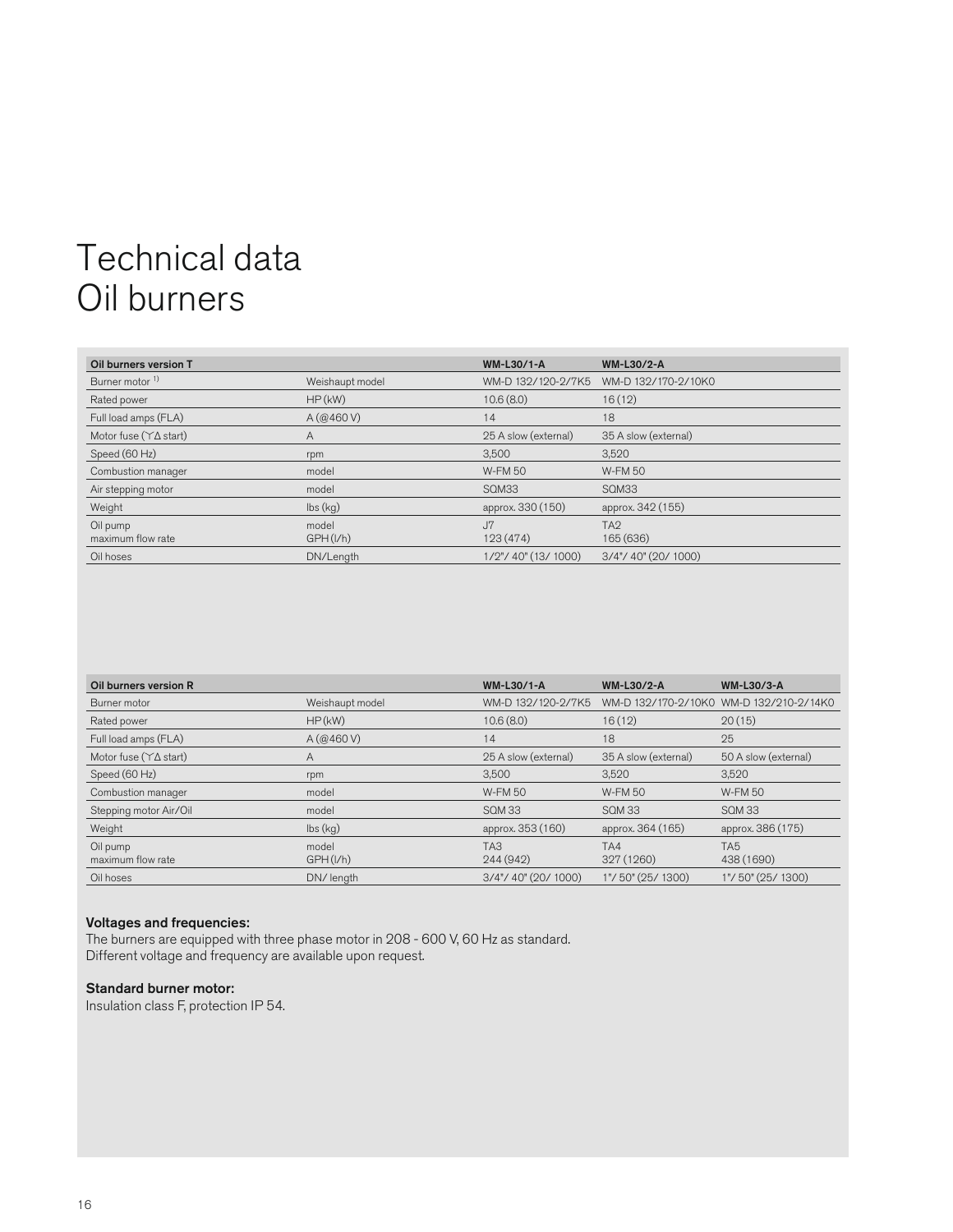### Technical data Gas and dual fuel burners

| <b>Gas burners version ZM</b>                |                                      | WM-G 30/1-A                  | WM-G 30/2-A                  | WM-G 30/3-A                             |
|----------------------------------------------|--------------------------------------|------------------------------|------------------------------|-----------------------------------------|
| Burner motor                                 | Weishaupt model                      | WM-D 132/120-2/7K5           |                              | WM-D 132/170-2/10K0 WM-D 132/210-2/14K0 |
| Rated power                                  | HP(kW)                               | 10.6(8.0)                    | 16(12)                       | 18.9 (14.2)                             |
| Full load amps (FLA)                         | $A$ (@460 V)                         | 14                           | 18                           | 26.5                                    |
| Motor fuse $(\Upsilon \Delta \text{ start})$ | Α                                    | 25 A slow (external)         | 35 A slow (external)         | 50 A slow (external)                    |
| Speed (60 Hz)                                | rpm                                  | 3,500                        | 3,520                        | 3,500                                   |
| Combustion manager                           | Model                                | <b>W-FM50</b>                | <b>W-FM50</b>                | <b>W-FM50</b>                           |
| Air/Gas stepping motor                       | Model                                | <b>SQM33</b>                 | <b>SQM33</b>                 | <b>SQM33</b>                            |
| Weight                                       | $\mathsf{lbs}(\mathsf{k}\mathsf{g})$ | approx. 362 (164)            | approx. 395 (179)            | approx. 395 (179)                       |
|                                              |                                      |                              |                              |                                         |
| Dual fuel burners version ZM-T               |                                      | <b>WM-GL 30/1-A</b>          | <b>WM-GL 30/2-A</b>          |                                         |
| Burner motor                                 | Weishaupt model                      | WM-D 132/120-2/7K5           | WM-D 132/170-2/10K0          |                                         |
| Rated power                                  | $HP$ (kW)                            | 10.6(8.0)                    | 16(12)                       |                                         |
| Full load amps (FLA)                         | $A$ (@460 V)                         | 14                           | 18                           |                                         |
| Motor fuse $(\Upsilon \Delta \text{ start})$ | Α                                    | 25 A slow (external)         | 35 A slow (external)         |                                         |
| Speed (60 Hz)                                | rpm                                  | 3,500                        | 3,520                        |                                         |
| Combustion manager                           | Model                                | <b>W-FM 54</b>               | <b>W-FM54</b>                |                                         |
| Air/Gas stepping motor                       | Model                                | <b>SQM33</b>                 | <b>SQM33</b>                 |                                         |
| Weight                                       | $\mathsf{lbs}(\mathsf{k}\mathsf{g})$ | approx. 384 (174)            | approx. 395 (179)            |                                         |
| Oil pump<br>maximum flow rate                | model<br>GPH (I/h)                   | J7<br>123 (474)              | TA <sub>2</sub><br>165 (636) |                                         |
| Oil hoses                                    | DN/length                            | 1/2"/ 40" (13/ 1000)         | 3/4"/40" (20/1000)           |                                         |
| Dual fuel burners version ZM-T               |                                      | <b>WM-GL 30/1-A</b>          | <b>WM-GL 30/2-A</b>          | <b>WM-GL 30/3-A</b>                     |
| Burner motor                                 | Weishaupt model                      | WM-D 132/120-2/7K5           |                              | WM-D 132/170-2/10K0 WM-D 132/210-2/14K0 |
| Rated power                                  | $HP$ (kW)                            | 10.6(8.0)                    | 16(12)                       | 20(15)                                  |
| Full load amps (FLA)                         | $A$ (@460V)                          | 14                           | 18                           | 25                                      |
| Motor fuse $(\Upsilon \Delta \text{ start})$ | Α                                    | 25 A slow (external)         | 35 A slow (external)         | 50 A slow (external)                    |
| Speed (60 Hz)                                | rpm                                  | 3,500                        | 3,520                        | 3,520                                   |
| Combustion manager                           | Model                                | <b>W-FM 54</b>               | <b>W-FM54</b>                | <b>W-FM54</b>                           |
| Air/Gas stepping motor                       | Model                                | <b>SQM33</b>                 | <b>SQM33</b>                 | <b>SQM33</b>                            |
| Weight                                       | $\mathsf{lbs}(\mathsf{k}\mathsf{g})$ | approx. 412 (187)            | approx. 423 (192)            | approx. 445 (202)                       |
| Oil pump<br>maximum flow rate                | model<br>GPH (I/h)                   | TA <sub>3</sub><br>244 (942) | TA4<br>327 (1260)            | TA <sub>5</sub><br>438 (1690)           |
| Oil hoses                                    | DN/length                            | 3/4"/40" (20/1000)           | 1"/ 50" (25/ 1300)           | 1"/ 50" (25/ 1300)                      |
|                                              |                                      |                              |                              |                                         |

### Voltages and frequencies:

The burners are equipped with three phase motor in 208 - 600 V, 60 Hz as standard. Different voltage and frequency are available upon request.

### Standard burner motor:

Insulation class F, protection IP 54.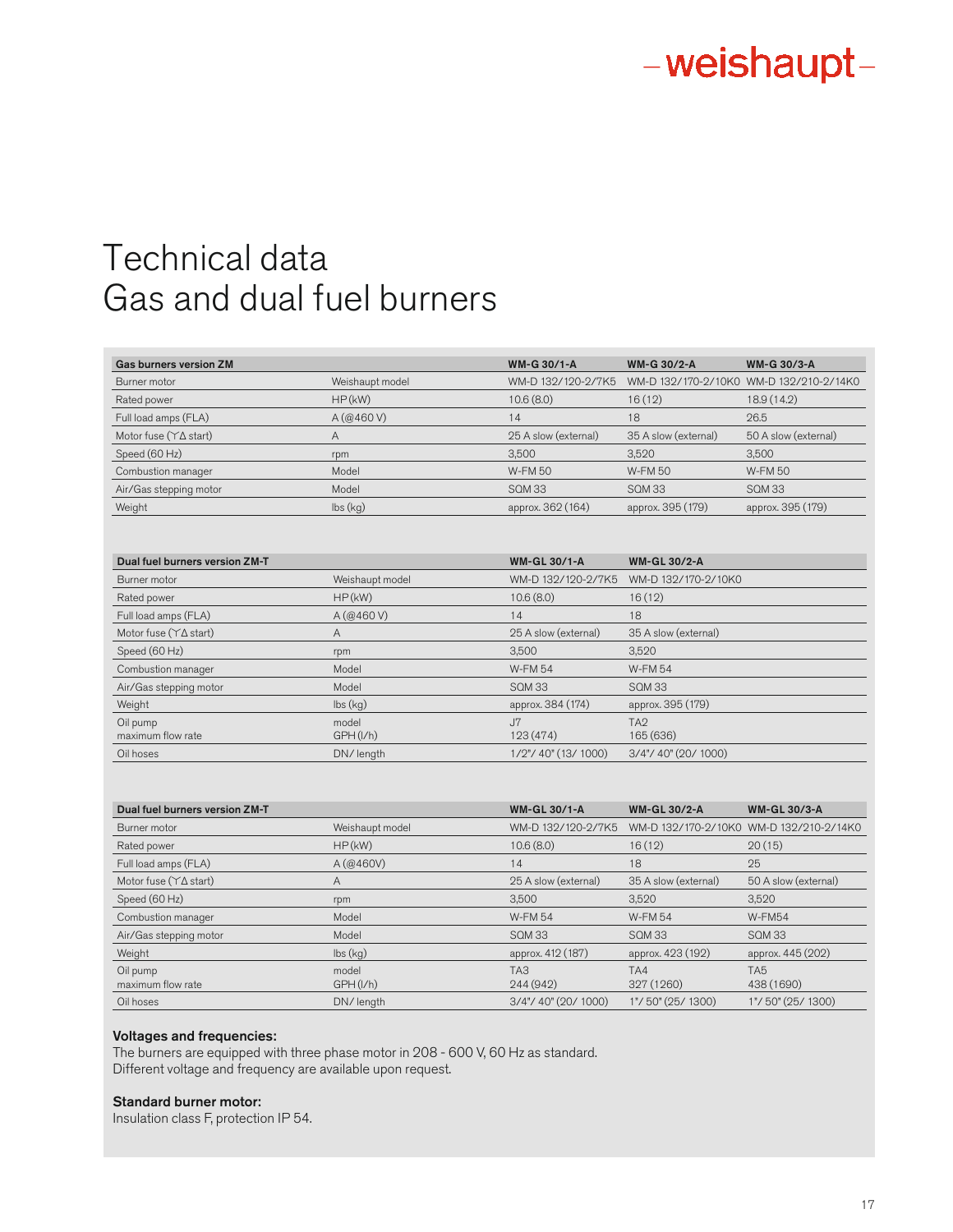### Fuel systems



- 1 Ball valve
- 1a Ball valve (UL)
- 1b Ball valve on pilot gas train
- 2 Gas pressure regulator
- 2b Pilot gas pressure regulator
- 3 Low gas pressure switch
- 4 Main gas valves 1 and 2 (SSOV)
- 4b Pilot gas valves 1 and 2 (SSOV)
- 5 High gas pressure switch (CGA)
- 5a High gas pressure switch (UL)
- 6 Gas butterfly valve<br>7 Burner

**Burner** 

\* The above schematic shows typical gas train configuration only. The actual gas train configuration shipped with burner might differ depending on applicable codes/ regulation and application.

#### Gas train arrangement

For boiler with hinged door the gas train must be installed on the opposite side of the boiler door hinge.

#### Gas train installation

Gas train must be mounted tension free. Do not compensate misalignment by over tightening. Distance between burner and gas valves should be as small as possible. Pay attention to the correct gas flow direction.

#### Gas train support

The gas train must be fixed and supported securely. They must not be allowed to vibrate during operation. Support suitable for the site should be fitted during installation.

#### Gas meter

For commissioning a gas meter is required to verify exact gas consumption.

### Gas train schematic\* Oil function schematics



- 1 Safety solenoid valve
- 2 Stage 1 solenoid valve
- 3 Stage 2 solenoid valve
- 4 Stage 3 solenoid valve 5 Burner mounted oil pump
- 6 Nozzle assembly with 3 atomizing nozzles

#### Version ZM-R



- 1 Strainer
- $(2)$  Oil solenoid valve in supply line
- 3 Oil solenoid valve in return line
- $\widetilde{4}$  Nozzle head with spill type nozzle 5 Burner mounted oil pump
- 6 Oil regulator
- $\overline{O}$  Pressure switch in return line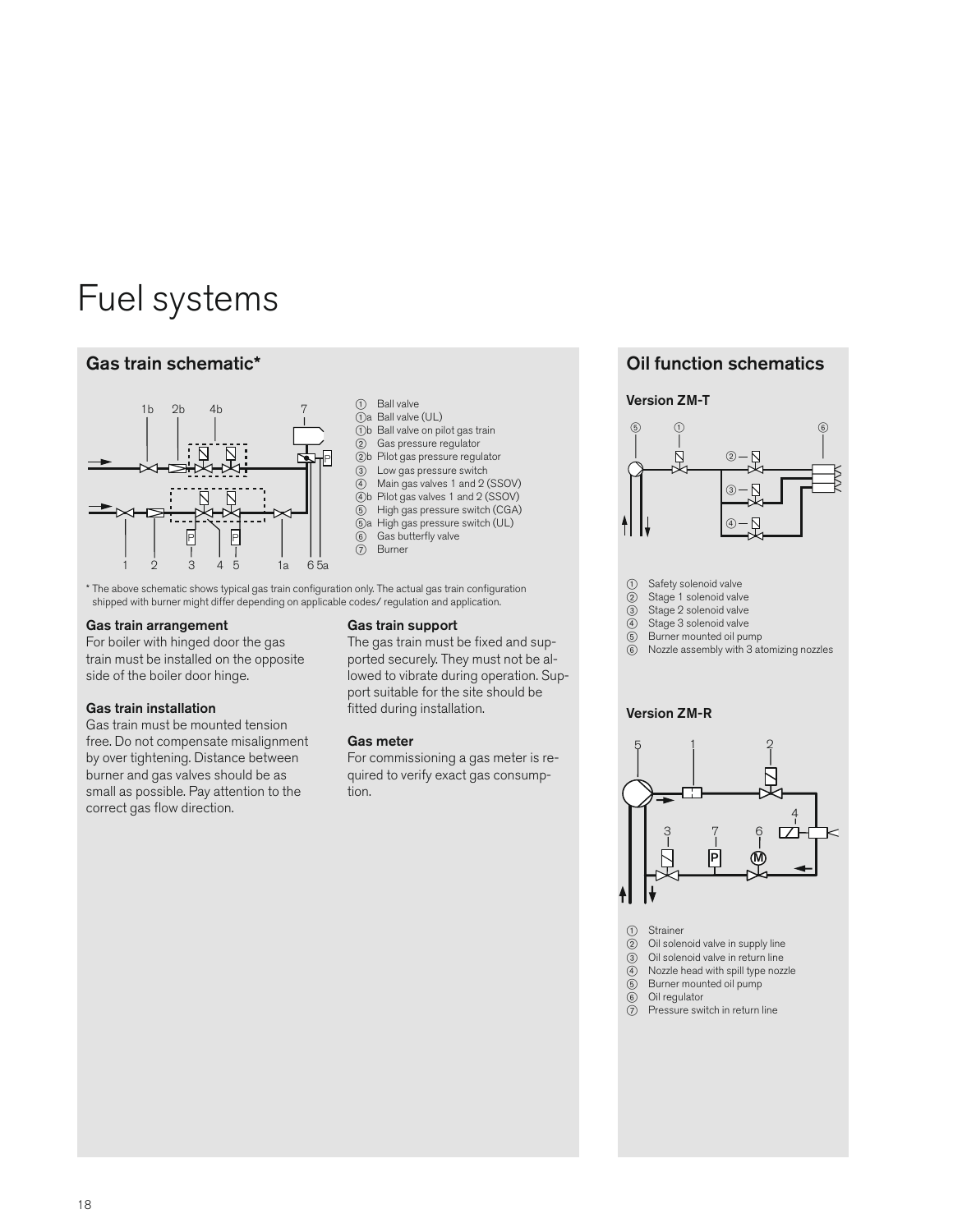### Dimensions

| h.<br>$h_3$<br>h <sub>5</sub><br>h <sub>6</sub> |                | ┯             | €                                               | Burner mounted pump | h2<br>Ducted air intake  | h <sub>1</sub><br>d <sub>2</sub><br>b <sub>6</sub> | b <sub>4</sub>       | $8 \text{ mm}$  |                      | e<br>₩         | गा                   | $\mathsf{\Pi}$<br>U<br>П | ٠b,<br>bз<br>b <sub>2</sub><br>b <sub>5</sub> |
|-------------------------------------------------|----------------|---------------|-------------------------------------------------|---------------------|--------------------------|----------------------------------------------------|----------------------|-----------------|----------------------|----------------|----------------------|--------------------------|-----------------------------------------------|
| Burner-<br>model                                | $\mathsf{I}_1$ | l2.           | Dimensions in inches and (mm)<br>$\mathsf{I}_3$ | $\vert_4$           | $I_5$                    | b <sub>1</sub>                                     | b <sub>2</sub>       | $b_3$           | $b_4$                | b <sub>5</sub> | $b_6$                | $r_1$                    | $r_2$ <sup>*</sup>                            |
| WM-L30/1-AT                                     | 37.0<br>(941)  | 24.5<br>(622) | $11.9 - 12.8$<br>$(301 - 326)$                  | 1.7<br>(43)         |                          | 18.9<br>(481)                                      | 20.0<br>(508)        | 10.3<br>(261)   | 11.9<br>(301)        | 22.4<br>(570)  | 17.3<br>(440)        | 39.1<br>(992)            | 43.7<br>(1111)                                |
| WM-L30/2-AT                                     | 37.0<br>(941)  | 24.5<br>(622) | 11.9 - 12.8<br>(301 - 326)                      | $\frac{1.7}{(43)}$  |                          | 18.9<br>(480)                                      | $\frac{21.6}{(548)}$ | $10.3$<br>(261) | $\frac{11.9}{(301)}$ | 26.4<br>(670)  | $\frac{17.3}{(440)}$ | 39.1<br>(992)            | 44.8<br>(1137)                                |
| <b>WM-L30/1-AR</b>                              | 37.0<br>(941)  | 24.5<br>(622) | $11.9 - 12.8$<br>$(301 - 326)$                  | 1.7<br>(43)         | $\overline{\phantom{0}}$ | 19.1<br>(484)                                      | 20.0<br>(508)        | 10.3<br>(261)   | 11.9<br>(301)        | 22.4<br>(570)  | 17.3<br>(440)        | 39.1<br>(992)            | 43.7<br>(1111)                                |
| WM-L30/2-A R                                    | 37.0<br>(941)  | 24.5<br>(622) | $11.9 - 12.8$<br>$(301 - 326)$                  | 1.7<br>(43)         | $\overline{\phantom{0}}$ | 19.2<br>(488)                                      | 21.6<br>(548)        | 10.3<br>(261)   | 11.9<br>(301)        | 26.4<br>(670)  | 17.3<br>(440)        | 39.1<br>(992)            | 44.8<br>(1137)                                |
| WM-L30/3-A R                                    | 37.6<br>(956)  | 25.1<br>(637) | $11.2 - 12.8$<br>$(285 - 325)$                  | 2.3<br>(58)         | $\qquad \qquad -$        | 19.4<br>(494)                                      | 21.6<br>(548)        | 10.3<br>(261)   | 11.9<br>(301)        | 26.4<br>(670)  | 17.3<br>(440)        | 39.1<br>(992)            | 44.8<br>(1137)                                |
| <b>WM-G30/1-A ZM</b>                            | 45.1           | 32.6          | $13.7 - 14.7$                                   | 9.8                 | 5.0                      | 15.7                                               | 20.0                 | 10.3            | 11.9                 | 22.4           | 17.3                 | 39.1                     | 43.7                                          |
|                                                 | (1146)         | (827)         | $(349 - 374)$                                   | (248)               | (128)                    | (398)                                              | (508)                | (261)           | (301)                | (570)          | (440)                | (992)                    | (1111)                                        |
| <b>WM-G30/2-A ZM</b>                            | 45.1           | 32.6          | $13.7 - 14.7$                                   | 9.8                 | 5.0                      | 15.7                                               | 21.6                 | 10.3            | 11.9                 | 24.0           | 17.3                 | 39.1                     | 44.8                                          |
|                                                 | (1146)         | (827)         | $(349 - 374)$                                   | (248)               | (128)                    | (398)                                              | (548)                | (261)           | (301)                | (610)          | (440)                | (992)                    | (1137)                                        |
| <b>WM-G30/3-A ZM</b>                            | 45.9           | 33.3          | $13.7 - 15.3$                                   | 10.6                | 5.8                      | 15.7                                               | 21.6                 | 10.3            | 13.7                 | 26.4           | 17.3                 | 39.1                     | 44.8                                          |
|                                                 | (1166)         | (847)         | (349 – 389)                                     | (268)               | (148)                    | (398)                                              | (548)                | (261)           | (348)                | (670)          | (440)                | (992)                    | (1137)                                        |
| <b>WM-GL30/1-A ZM-T</b>                         | 45.1           | 32.6          | $13.7 - 14.7$                                   | 9.8                 | 5.0                      | 24.1                                               | 20.0                 | 10.3            | 11.9                 | 22.4           | 17.3                 | 40.9                     | 43.7                                          |
|                                                 | (1146)         | (827)         | $(349 - 374)$                                   | (248)               | (128)                    | (612)                                              | (508)                | (261)           | (301)                | (570)          | (440)                | (1038)                   | (1111)                                        |
| <b>WM-GL30/2-A ZM-T</b>                         | 45.1           | 32.6          | $13.7 - 14.7$                                   | 9.8                 | 5.0                      | 24.0                                               | 21.6                 | 10.3            | 11.9                 | 26.4           | 17.3                 | 41.3                     | 44.8                                          |
|                                                 | (1146)         | (827)         | $(349 - 374)$                                   | (248)               | (128)                    | (610)                                              | (548)                | (261)           | (301)                | (670)          | (440)                | (1048)                   | (1137)                                        |
| <b>WM-GL30/1-A ZM-R</b>                         | 45.1           | 32.6          | $13.7 - 14.7$                                   | 9.8                 | 5.0                      | 24.2                                               | 20.0                 | 10.3            | 11.9                 | 22.4           | 17.3                 | 41.4                     | 43.7                                          |
|                                                 | (1146)         | (827)         | $(349 - 374)$                                   | (248)               | (128)                    | (615)                                              | (508)                | (261)           | (301)                | (570)          | (440)                | (1052)                   | (1111)                                        |
| <b>WM-GL30/2-A ZM-R</b>                         | 45.1           | 32.6          | $13.7 - 14.7$                                   | 9.8                 | 5.0                      | 24.4                                               | 21.6                 | 10.3            | 11.9                 | 26.4           | 17.3                 | 41.5                     | 44.8                                          |
|                                                 | (1146)         | (827)         | $(349 - 374)$                                   | (248)               | (128)                    | (619)                                              | (548)                | (261)           | (301)                | (670)          | (440)                | (1055)                   | (1137)                                        |
| <b>WM-GL30/3-A ZM-R</b>                         | 45.9           | 33.3          | $13.7 - 15.3$                                   | 10.6                | 5.8                      | 24.6                                               | 21.6                 | 10.3            | 13.7                 | 26.4           | 17.3                 | 41.7                     | 44.8                                          |
|                                                 | (1166)         | (847)         | $(349 - 389)$                                   | (268)               | (148)                    | (625)                                              | (548)                | (261)           | (348)                | (670)          | (440)                | (1059)                   | (1137)                                        |
| <b>WM-G30/1-A ZM-LN</b>                         | 45.1           | 32.6          | $15.1 - 15.9$                                   | 9.8                 | 5.0                      | 15.7                                               | 20.0                 | 10.3            | 11.9                 | 22.4           | 17.3                 | 39.1                     | 43.7                                          |
|                                                 | (1146)         | (827)         | $(384 - 404)$                                   | (248)               | (128)                    | (398)                                              | (508)                | (261)           | (301)                | (570)          | (440)                | (992)                    | (1111)                                        |
| <b>WM-G30/2-A ZM-LN</b>                         | 45.1           | 32.6          | $14.7 - 16.3$                                   | 9.8                 | 5.0                      | 15.7                                               | 21.6                 | 10.3            | 11.9                 | 24.0           | 17.3                 | 39.1                     | 44.8                                          |
|                                                 | (1146)         | (827)         | $(374 - 414)$                                   | (248)               | (128)                    | (398)                                              | (548)                | (261)           | (301)                | (610)          | (440)                | (992)                    | (1137)                                        |
| <b>WM-G30/3-A ZM-LN</b>                         | 45.9           | 33.3          | $15.6 - 16.5$                                   | 10.6                | 5.8                      | 15.7                                               | 21.6                 | 10.3            | 13.7                 | 26.4           | 17.3                 | 39.1                     | 44.8                                          |
|                                                 | (1166)         | (847)         | $(395 - 420)$                                   | (268)               | (148)                    | (398)                                              | (548)                | (261)           | (348)                | (670)          | (440)                | (992)                    | (1137)                                        |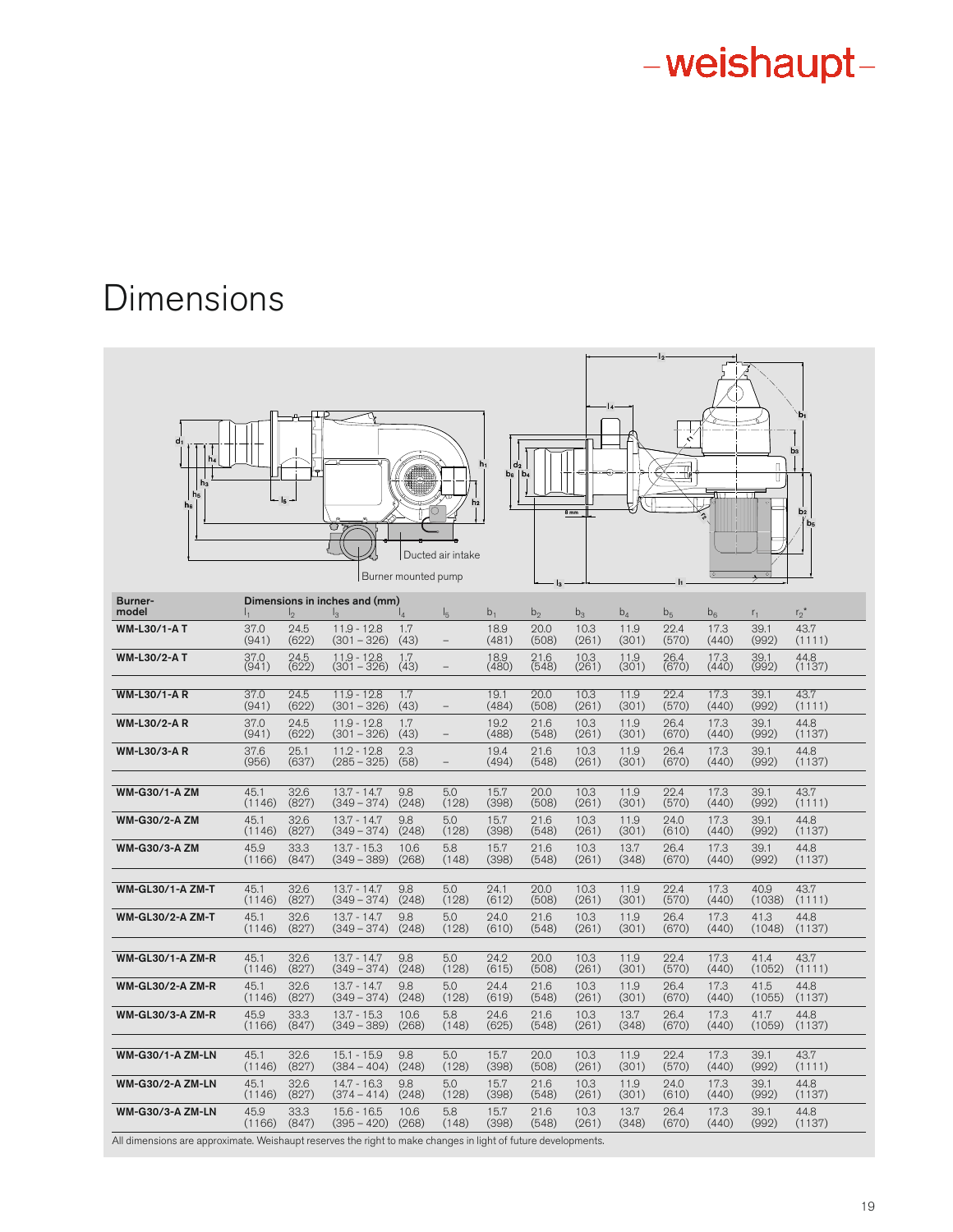### Dimensions

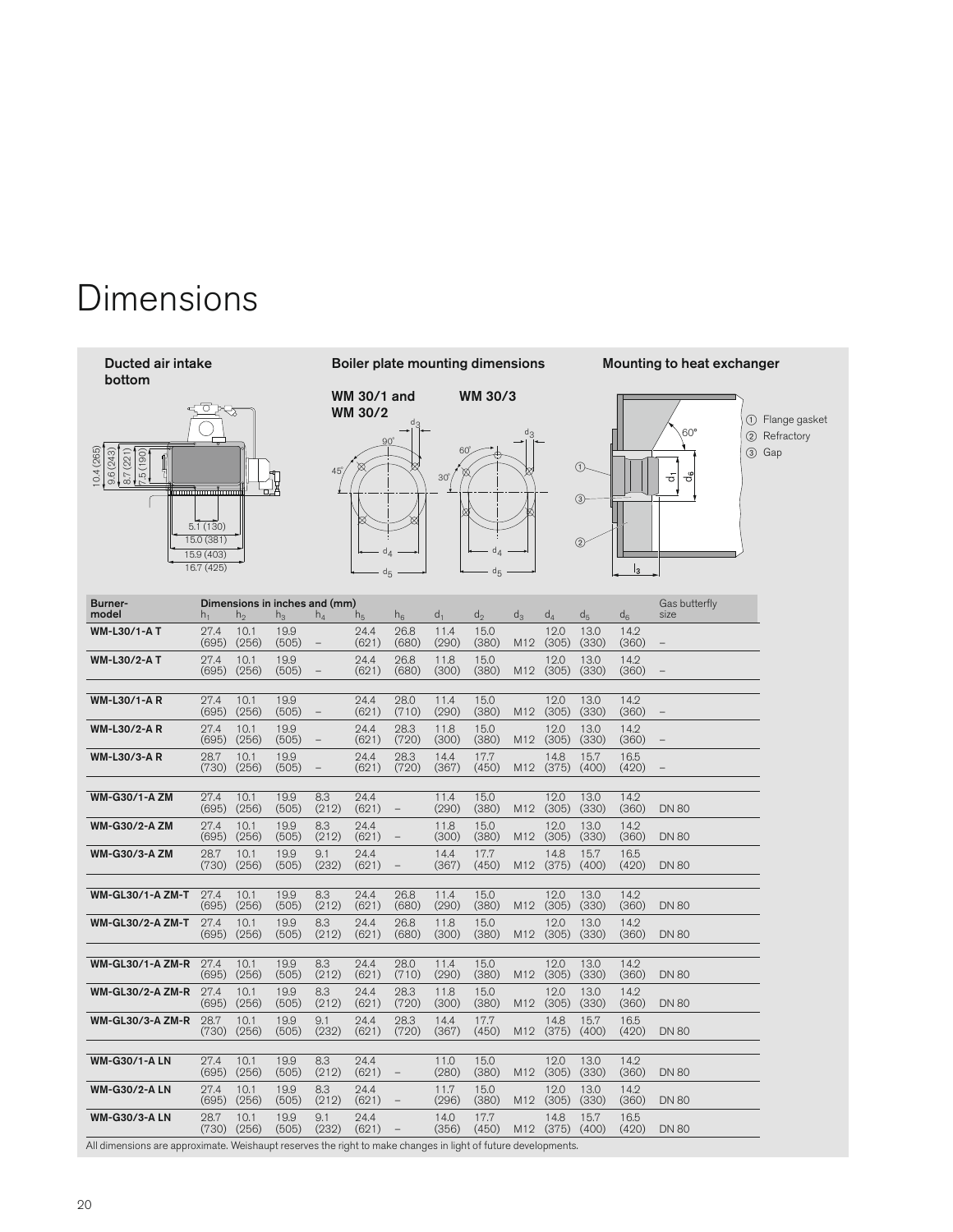### Fuel savings, emisions reductions: Patented multiflam® technology



Weishaupt's patented multiflam® technology allows compliance with very stringent emission limits without the need for expensive additional equipment. The emissions reduction is accomplished by using innovative mixing assembly and applying fuel distribution principles.

Weishaupt multiflam® burners have been proven in the field for more than 10 years. They are especially suited for applications with stringent emission limits.

The latest monarch® burners have adopted this technology and brought a combination of flexibility and low emissions into medium capacity range.

#### Exemplary emission values

multiflam® 3LN version burners further reduce NO<sub>v</sub> emissions below the level which can be achieved by standard mixing head. These additional reductions are accomplished by using special mixing assembly applying fuel distribution principles.

Combustion values also depend on combustion chamber geometry. volumetric loading and boiler design. Certain conditions such combustion chamber dimensions, measurement tolerances, temperature, humidity, etc. must be verified in order to guarantee emission levels.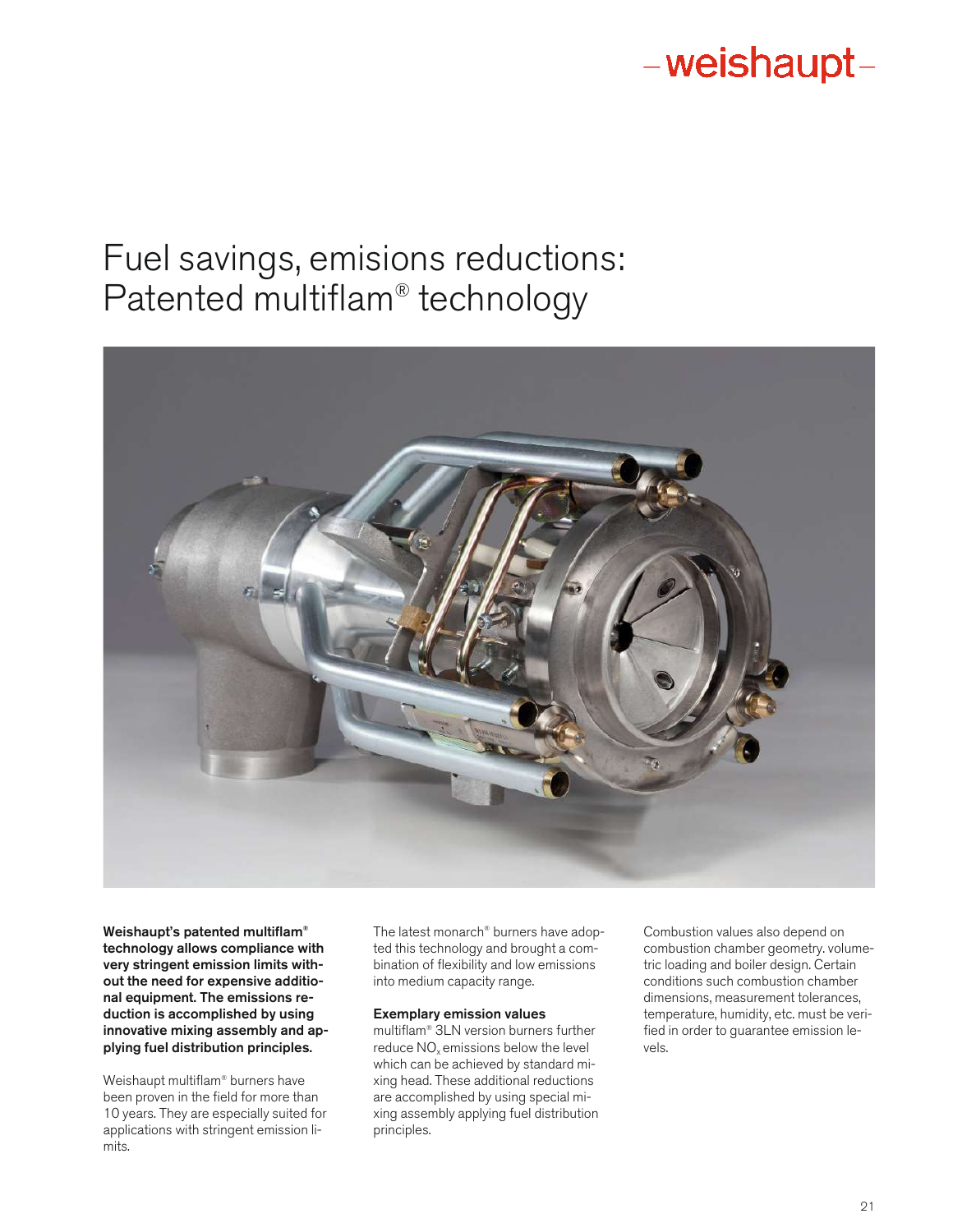### Burner selection Oil burners WM30 multiflam® burners vers. 3LN

Capacity MBTU/h

Burner model WM-L30/1-A R-3LN Combustion head WM-L30/1-3LN, Ø 215 / Ø 22<br>Capacity MBTU/h #2 Oil 1,540 – 11,945

WM30/2+3-3LN, Ø 220 / Ø 25<br>#2 Oil 2,050 – 17,065



**Burner model WM-L30/3-A R-3LN \***<br>Combustion head WM30/2+3-3LN Ø 29 Capacity MBTU/h

"WC



\* 57Hz operation with VFD

#### Burner order numbers

| <b>Burner</b><br>model | Version | Order No.  |
|------------------------|---------|------------|
| WM-L30/1-A             | R       | 215 320 11 |
| WM-L30/2-A             | R       | 215 320 21 |
| WM-L30/3-A             | R       | 215 320 31 |

Burner model WM-L30/2-A R-3LN Capacity MBTU/h

Combustion head WM30/2+3-3LN, Ø 220 / Ø 25<br>Capacity MBTU/h #2 Oil 2,050 – 15,360



The firing rates are based on an installation altitude of 1,640 ft (500 m). Burner capacity is based on #2 oil with calorific value of 140,000 BTU/Gallon

Voltages and frequencies:

The burners are equipped with three phase motor in 208 - 600 V, 60 Hz as standard. Different voltage and frequency are available upon request.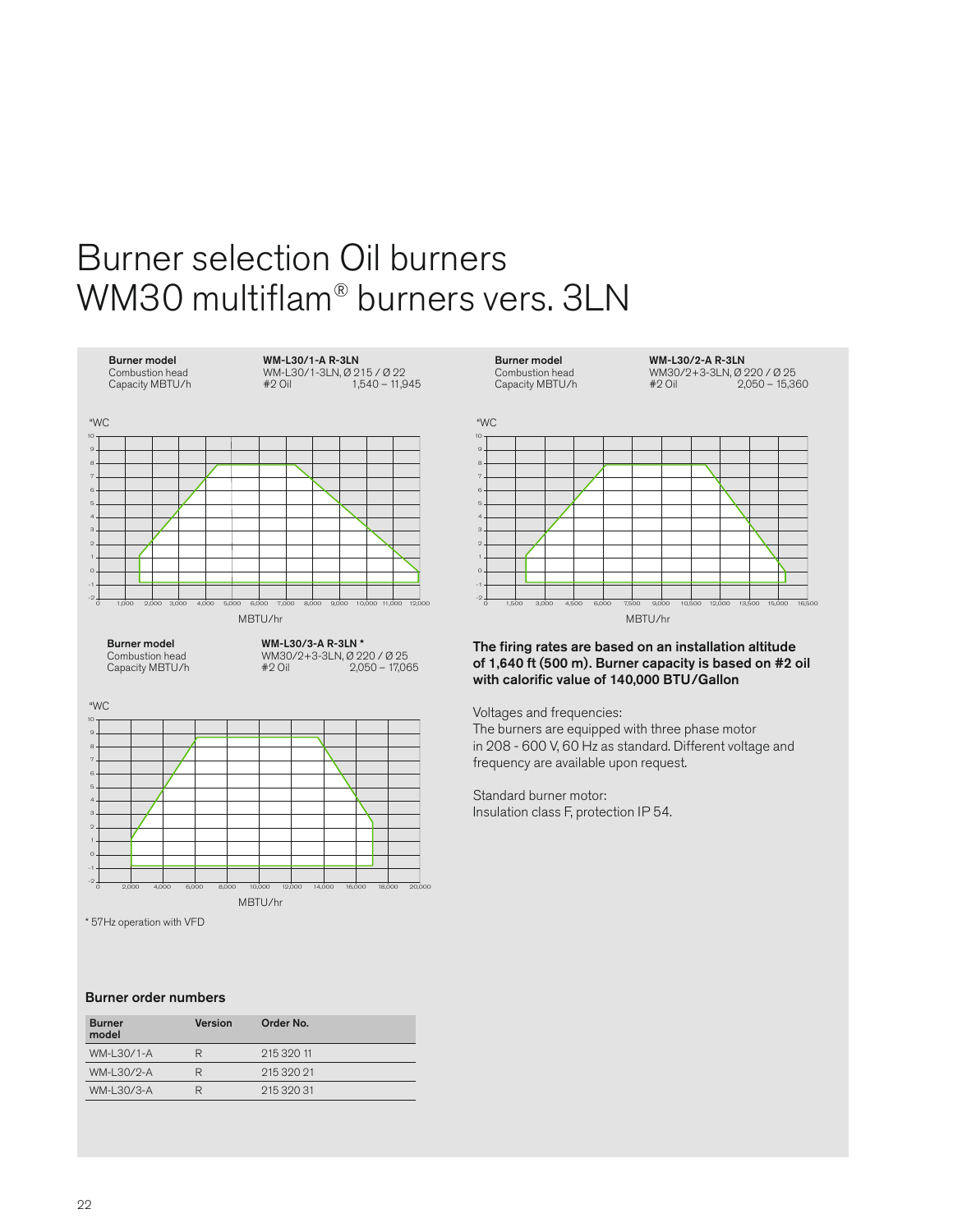### Burner selection gas and dual fuel burners WM30 multiflam® burners vers. 3LN





The firing rates are based on an installation altitude of 0 ft (0 m). A reduction of burner capacity of 1 % for every 325 ft (100 m) should be taken into consideration in case of installation altitude above 0 ft.

Voltages and frequencies:

The burners are equipped with three phase motor in 208 - 600 V, 60 Hz as standard. Different voltage and frequency are available upon request.

| <b>Burner</b><br>model | <b>Version</b> | Order No.  |
|------------------------|----------------|------------|
| WM-GL30/1-A            | $ZM-R-3LN$     | 218 325 12 |
| <b>WM-GL30/2-A</b>     | $ZM-R-3LN$     | 218 326 12 |
| <b>WM-GL30/3-A</b>     | $ZM-R-3LN$     | 218 327 12 |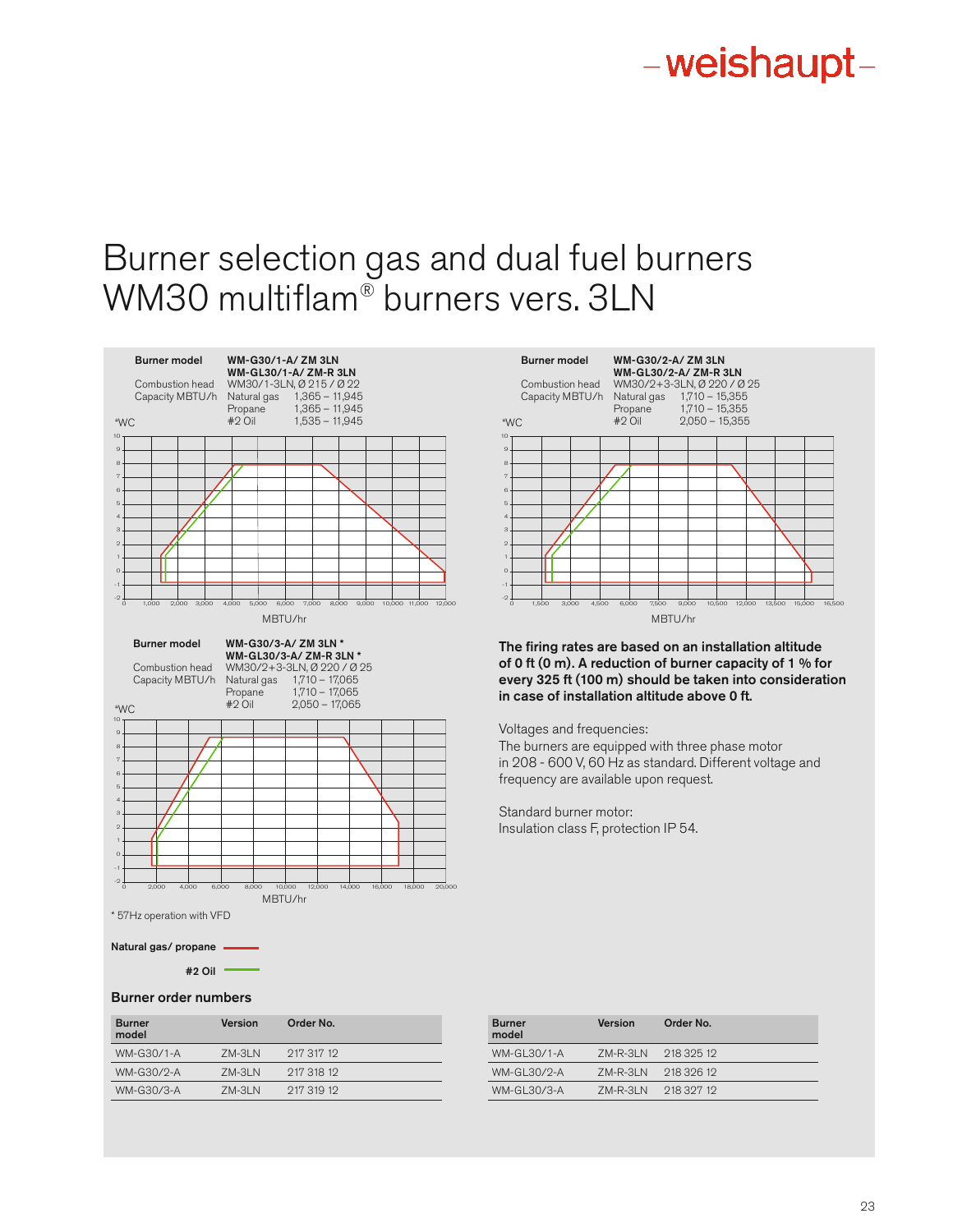### Standard scope of supply

| <b>Description</b>                                                                                                                                                                                                                                                                                                           |                          | <b>WM-L30-R 3LN</b> | <b>WM-G30 ZM 3LN</b> | WM-GL30 ZM-R 3LN |
|------------------------------------------------------------------------------------------------------------------------------------------------------------------------------------------------------------------------------------------------------------------------------------------------------------------------------|--------------------------|---------------------|----------------------|------------------|
| Burner housing, Hinge flange, housing cover,<br>Weishaupt burner motor, air intake housing,<br>fan wheel, combustion head, ignition unit, ignition<br>cable, ignition electrodes, combustion manager<br>with operating unit, flame sensor, stepping motors,<br>flange gasket, limit switch on hinge flange, fixing<br>screws |                          |                     |                      |                  |
| Digital combustion manager W-FM 100<br><b>W-FM 200</b>                                                                                                                                                                                                                                                                       | WM30/1, WM30/2<br>WM30/3 |                     |                      |                  |
| Two gas safety shut off valves                                                                                                                                                                                                                                                                                               |                          |                     |                      |                  |
| Gas butterfly valve                                                                                                                                                                                                                                                                                                          |                          |                     |                      |                  |
| Air pressure switch                                                                                                                                                                                                                                                                                                          |                          |                     |                      |                  |
| Adjustable mixing head                                                                                                                                                                                                                                                                                                       |                          |                     |                      |                  |
| Stepping motor for fuel/air compound<br>requlation with W-FM:<br>Stepping motor for air damper<br>Stepping motor for gas butterfly valve<br>Stepping motor for oil regulator<br>Stepping motor for mixing head                                                                                                               |                          |                     |                      |                  |
| Oil pressure switch in return line                                                                                                                                                                                                                                                                                           |                          |                     |                      |                  |
| Oil pressure switch in supply line DSA58                                                                                                                                                                                                                                                                                     | WM30/1, WM30/2<br>WM30/3 | $\circ$             |                      | $\circ$          |
| Burner mounted oil pump <sup>1)</sup>                                                                                                                                                                                                                                                                                        |                          |                     |                      |                  |
| Oil hoses                                                                                                                                                                                                                                                                                                                    |                          |                     | -                    |                  |
| 2 oil solenoid valves in each supply and return line, oil regulator,<br>nozzle head, spill type nozzles                                                                                                                                                                                                                      |                          |                     |                      |                  |
| Magnetic clutch <sup>1)</sup>                                                                                                                                                                                                                                                                                                | WM30/1, WM30/2<br>WM30/3 | $\circ$             |                      |                  |
| Motor speed control                                                                                                                                                                                                                                                                                                          | WM30/1, WM30/2<br>WM30/3 | $\circ$             | O                    | O                |
| IP 54 protection                                                                                                                                                                                                                                                                                                             |                          |                     |                      |                  |

### $\bullet$  Standard

O Optional

<sup>1)</sup> WM30/3 3LN comes as standard with frequency drive (W-FM 200) WM30/3 3LN comes with oil pump unit SMG1629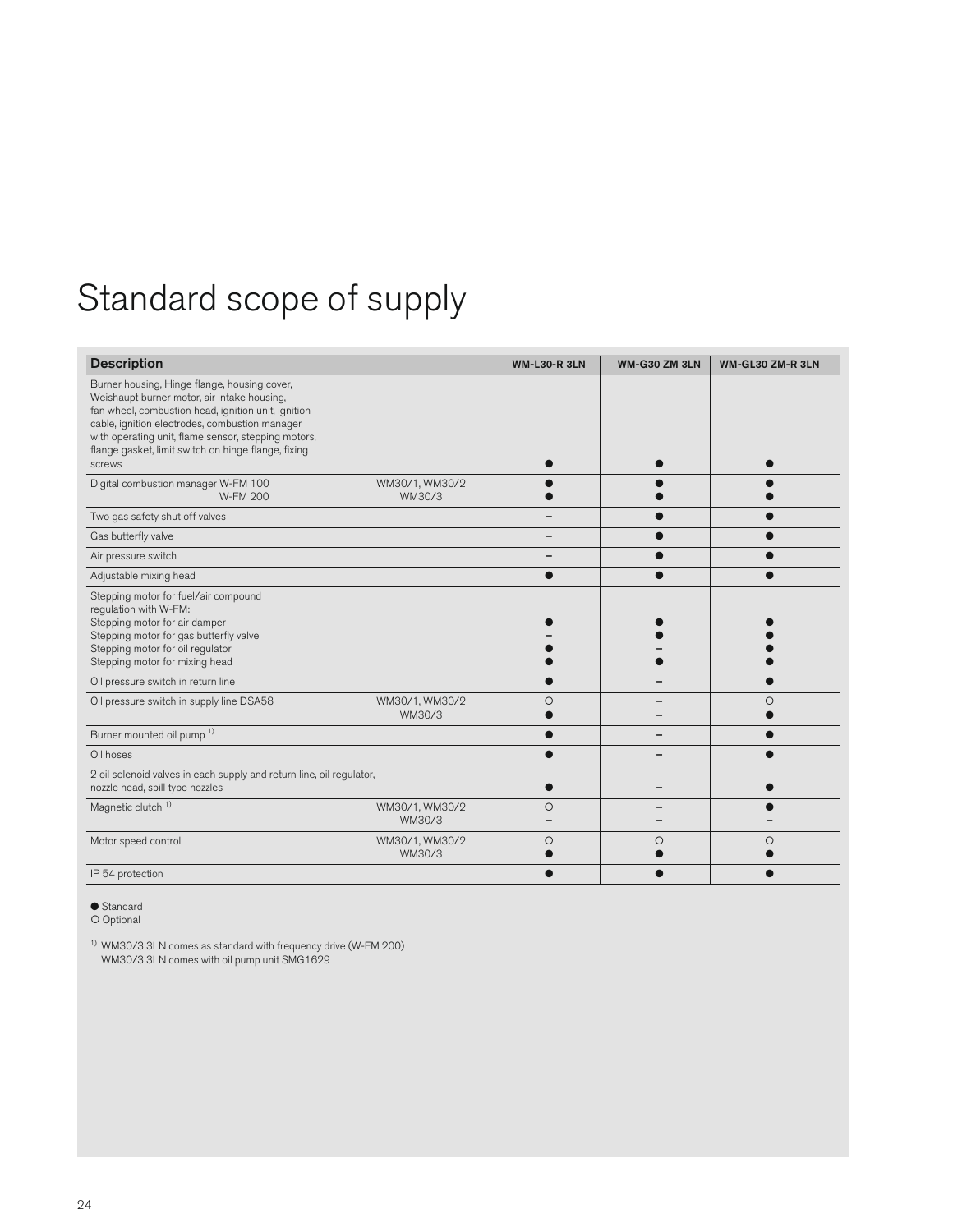### Special equipment oil, gas and dual fuel burners WM-30 multiflam® burners vers. 3LN

| Oil burners WM-L30/ -A R-3LN                                                                   |                 | <b>WM-L30/1</b> | <b>WM-L30/2</b> | <b>WM-L30/3</b> |
|------------------------------------------------------------------------------------------------|-----------------|-----------------|-----------------|-----------------|
| Combustion head extension                                                                      | by 6" (150 mm)  | on request      | on request      | on request      |
|                                                                                                | by 12" (300 mm) | on request      | on request      | on request      |
| Connection for air intake duct                                                                 |                 | on request      | on request      | on request      |
| Solenoid valve for air pressure switch test, continuous run fan or post purge                  |                 | 250 030 21      | 25003021        | 250 030 21      |
| W-FM 200 in lieu of W-FM 100 with built-in modulating<br>controller, speed control module with |                 |                 |                 |                 |
| optional fuel metering                                                                         | fitted          | 210 031 61      | 210 031 61      | standard        |
|                                                                                                | loose           | on request      | on request      | on request      |
| Speed control with burner motor mounted<br>VFD (W-FM 200 required)                             |                 | 21003148        | 21003149        | standard        |
| Speed control with separate VFD<br>(W-FM 200 required)                                         |                 | 21003098        | 21003098        | on request      |
| Special voltages                                                                               |                 | on request      | on request      | on request      |

| Gas and dual fuel burners WM-G(GL)30/ - A (ZM)R-3LN                                                             |                 |        | <b>WM-GL 30/1-A</b> | <b>WM-GL 30/2-A</b> | <b>WM-GL 30/3-A</b> |
|-----------------------------------------------------------------------------------------------------------------|-----------------|--------|---------------------|---------------------|---------------------|
| Combustion head extension                                                                                       | by 6" (150 mm)  |        | on request          | on request          | on request          |
|                                                                                                                 | by 12" (300 mm) |        | on request          | on request          | on request          |
| Solenoid valve for air press. switch test - cont. run fan or post purge                                         |                 |        | on request          | on request          | on request          |
| Flange adapter for ducted air intake                                                                            |                 |        | on request          | on request          | on request          |
| W-FM 100 loose instead of burner mounted                                                                        |                 |        | on request          | on request          | on request          |
| W-FM 200 instead of W-FM 100 with built in modulating<br>controller and VFD control with optional fuel metering |                 | fitted | 210 031 61          | 210 031 61          | standard            |
|                                                                                                                 |                 | loose  | on request          | on request          | on request          |
| Speed control with burner mounted<br>VFD (W-FM 54/200 required)                                                 |                 | G      | 210 030 97          | 210 031 49          | standard            |
|                                                                                                                 |                 | GL     | on request          | on request          | on request          |
| Speed control with separate VFD<br>(W-FM 54/200 required)                                                       |                 |        | on request          | on request          | on request          |
| Special voltages                                                                                                |                 |        | on request          | on request          | on request          |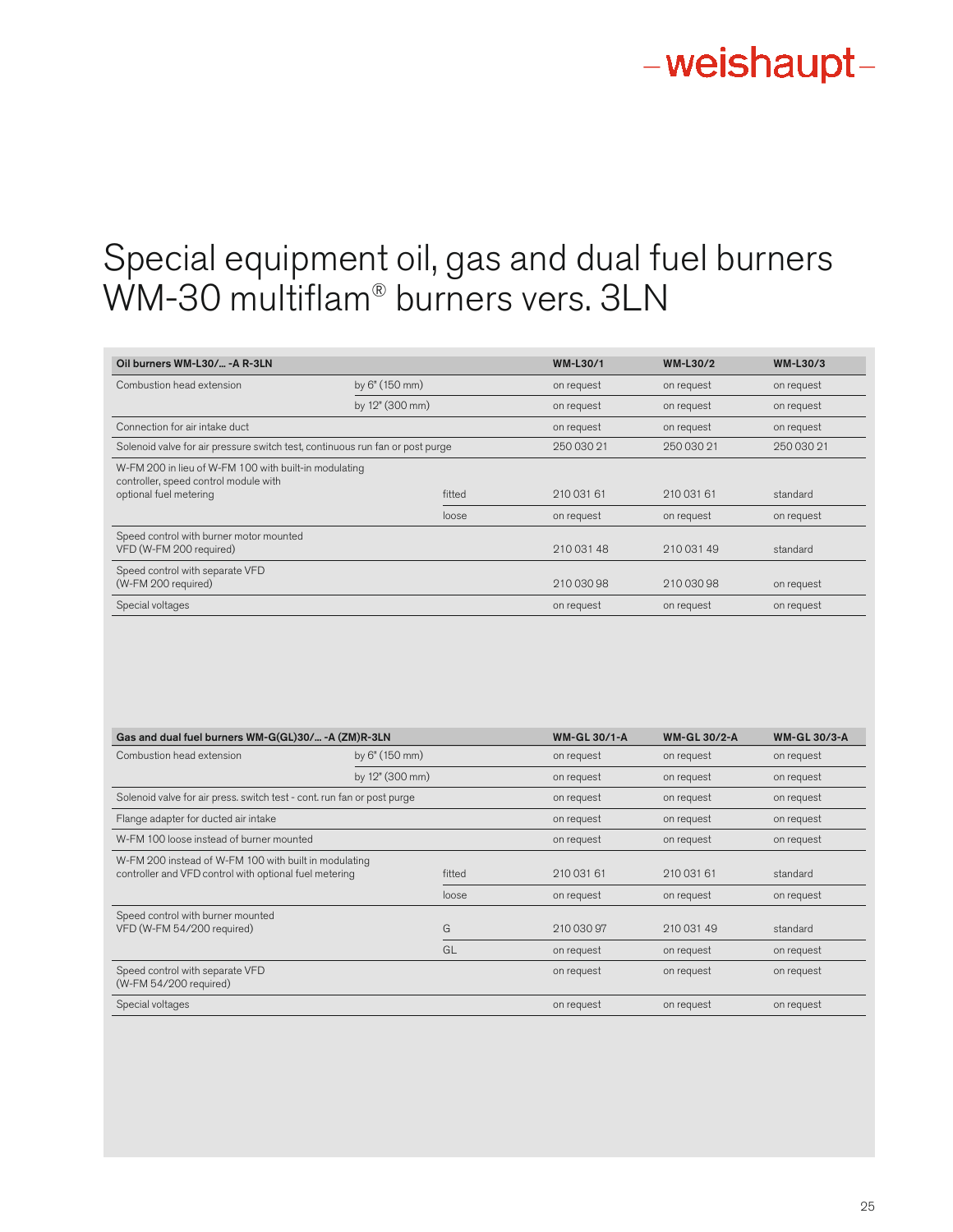### Technical data WM 30 multiflam® burner vers. 3LN

| Oil burners WM-L30/ -A R 3LN                 |                                      | L30/1                | L30/2                                                       | L30/3                                  |
|----------------------------------------------|--------------------------------------|----------------------|-------------------------------------------------------------|----------------------------------------|
| Burner motor                                 | Weishaupt model                      |                      | WM-D 132/170-2/10K0 WM-D 132/210-2/14K0 WM-D 132/210-2/17K0 |                                        |
| Rated power                                  | $HP$ (kW)                            | 16(12)               | 20(15)                                                      | 22.8(17)                               |
| Full load amps (FLA)                         | A (@460 V)                           | 18                   | 25                                                          | 34                                     |
| Motor fuse $(\Upsilon \Delta \text{ start})$ | A                                    | 35 A slow (external) | 50 A slow (external)                                        | 60 A slow (external)                   |
| Speed (60 Hz)                                | rpm                                  | 3,520                | 3,520                                                       | $3,320^{1}$                            |
| Combustion manager                           | Model                                | <b>W-FM 100</b>      | <b>W-FM100</b>                                              | W-FM 200                               |
| Flame sensor                                 | Type                                 | QRA73                | QRA73                                                       | QRA73                                  |
| Stepping motor Air/Oil                       | Model                                | <b>SQM 45</b>        | <b>SQM 45</b>                                               | <b>SQM 45</b>                          |
| Weight                                       | $\mathsf{lbs}(\mathsf{k}\mathsf{g})$ | approx. 445 (202)    | approx. 445 (202)                                           | approx. 530 (240)                      |
| Oil pump                                     | model                                | TA4                  | TA <sub>5</sub>                                             | Pump unit with motor<br><b>SMG1629</b> |
| maximum flow rate                            | GPH(I/h)                             | 327 (1260)           | 438 (1690)                                                  | 389 (1500)                             |
| Oil hoses                                    | DN/length                            | 1"/ 50" (25/ 1300)   | 1"/ 50" (25/ 1300)                                          | 1"/50" (25/1300)                       |

 $1)$  max speed 57 Hz with frequency drive

#### Voltages and frequencies:

The burners are equipped with three phase motor in 208 - 600 V, 60 Hz as standard. Different voltage and frequency are available upon request.

### Standard burner motor:

Insulation class F, protection IP 54.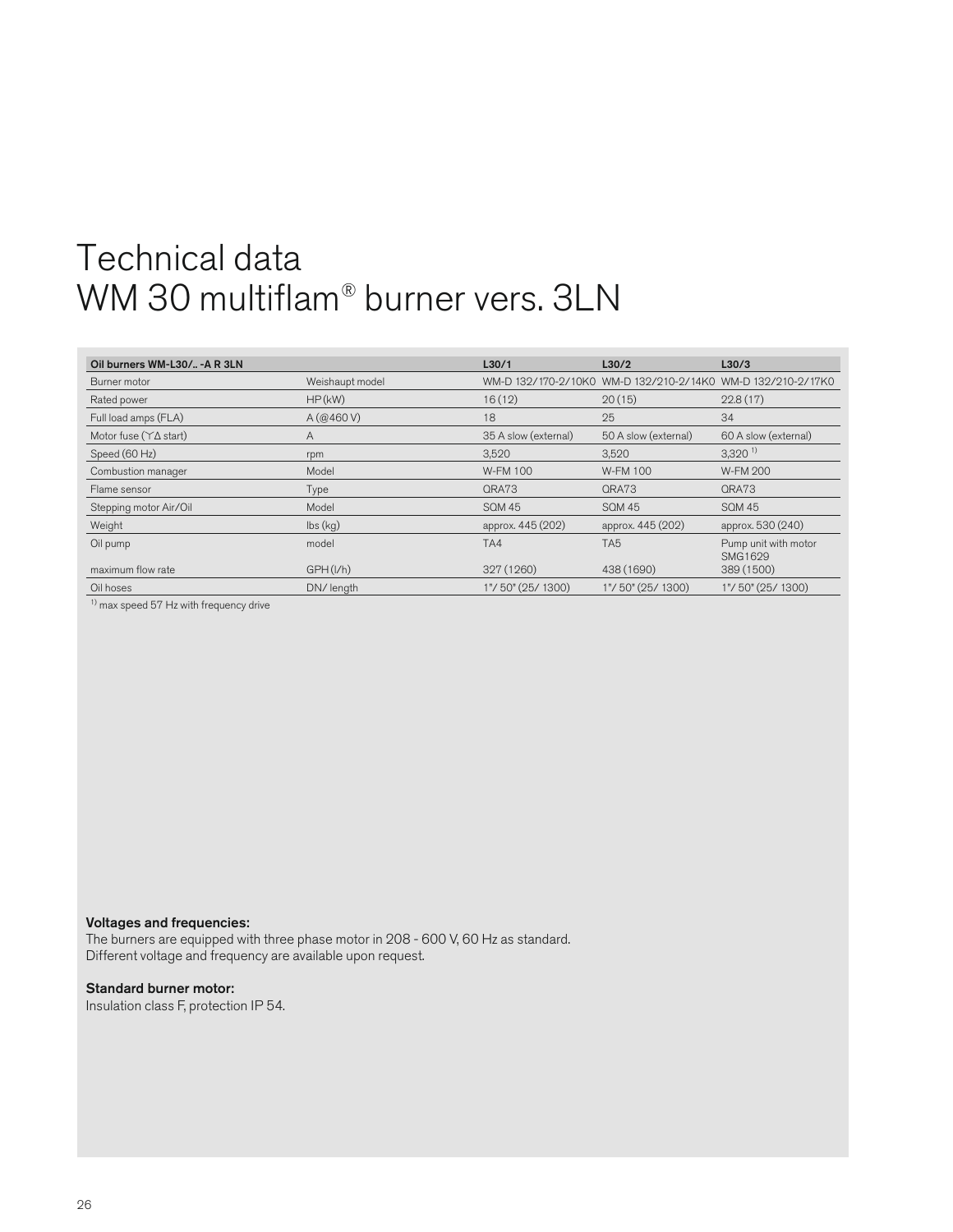### Technical data Gas and dual fuel burners

| Gas burners WM-G30/ - A ZM 3LN               |                                      | G30/1                | G30/2                                                       | G30/3                |
|----------------------------------------------|--------------------------------------|----------------------|-------------------------------------------------------------|----------------------|
| Burner motor                                 | Weishaupt model                      |                      | WM-D 132/170-2/10K0 WM-D 132/210-2/14K0 WM-D 132/210-2/17K0 |                      |
| Rated power                                  | HP(kW)                               | 16(12)               | 20(15)                                                      | 22.8(17)             |
| Full load amps (FLA)                         | A (@460 V)                           | 18                   | 25                                                          | 34                   |
| Motor fuse $(\Upsilon \Delta \text{ start})$ | A                                    | 35 A slow (external) | 50 A slow (external)                                        | 60 A slow (external) |
| Speed (60 Hz)                                | rpm                                  | 3,520                | 3,520                                                       | $3,320^{1}$          |
| Combustion manager                           | Model                                | <b>W-FM 100</b>      | W-FM 100                                                    | W-FM 200             |
| Flame sensor                                 | Type                                 | Flame rod            | Flame rod                                                   | Flame rod            |
| Air/Gas stepping motor                       | Model                                | SOM45                | SOM45                                                       | SQM45                |
| Mixing head stepping motor                   | Model                                | SQM45                | SQM48                                                       | SQM48                |
| Weight                                       | $\mathsf{lbs}(\mathsf{k}\mathsf{g})$ | approx. 406 (184)    | approx. 406 (184)                                           | approx. 439 (199)    |

| Dual fuel burners WM-GL30/ A ZM R 3LN                |                                      | <b>WM-GL 30/1-A</b>            | <b>WM-GL 30/2-A</b>                                         | <b>WM-GL 30/3-A</b>             |
|------------------------------------------------------|--------------------------------------|--------------------------------|-------------------------------------------------------------|---------------------------------|
| Burner motor                                         | Weishaupt model                      |                                | WM-D 132/170-2/10K0 WM-D 132/210-2/14K0 WM-D 132/210-2/17K0 |                                 |
| Rated power                                          | HP(kW)                               | 16(12)                         | 20(15)                                                      | 22.8(17)                        |
| Full load amps (FLA)                                 | A(@460V)                             | 18                             | 25                                                          | 34                              |
| Motor fuse $(\Upsilon \Delta \text{ start})$         | $\overline{A}$                       | 35 A slow (external)           | 50 A slow (external)                                        | 60 A slow (external)            |
| Speed (60 Hz)                                        | rpm                                  | 3,520                          | 3,520                                                       | $3,320^{1}$                     |
| Combustion manager                                   | Model                                | <b>W-FM 100</b>                | <b>W-FM 100</b>                                             | <b>W-FM 200</b>                 |
| Flame sensor                                         | Type                                 | QRA73                          | QRA73                                                       | QRA73                           |
| Air/Gas stepping motor<br>Mixing head stepping motor | Model<br>Model                       | SQM45<br>SQM45                 | SQM45<br>SQM48                                              | SQM45<br>SQM48                  |
| Weight                                               | $\mathsf{lbs}(\mathsf{k}\mathsf{g})$ | approx. 478 (217)              | approx. 478 (217)                                           | approx. 540 (245)               |
| Oil pump                                             | model                                | TA4                            | TA <sub>5</sub>                                             | Pump unit with motor<br>SMG1629 |
|                                                      |                                      |                                |                                                             |                                 |
| maximum flow rate<br>Oil hoses                       | GPH (I/h)<br>DN/length               | 327 (1260)<br>1"/50" (25/1300) | 438 (1690)<br>1"/50" (25/1300)                              | 389 (1500)<br>1"/50" (25/1300)  |

#### Voltages and frequencies:

The burners are equipped with three phase motor in 208 - 600 V, 60 Hz as standard. Different voltage and frequency are available upon request.

#### Standard burner motor:

Insulation class F, protection IP 54.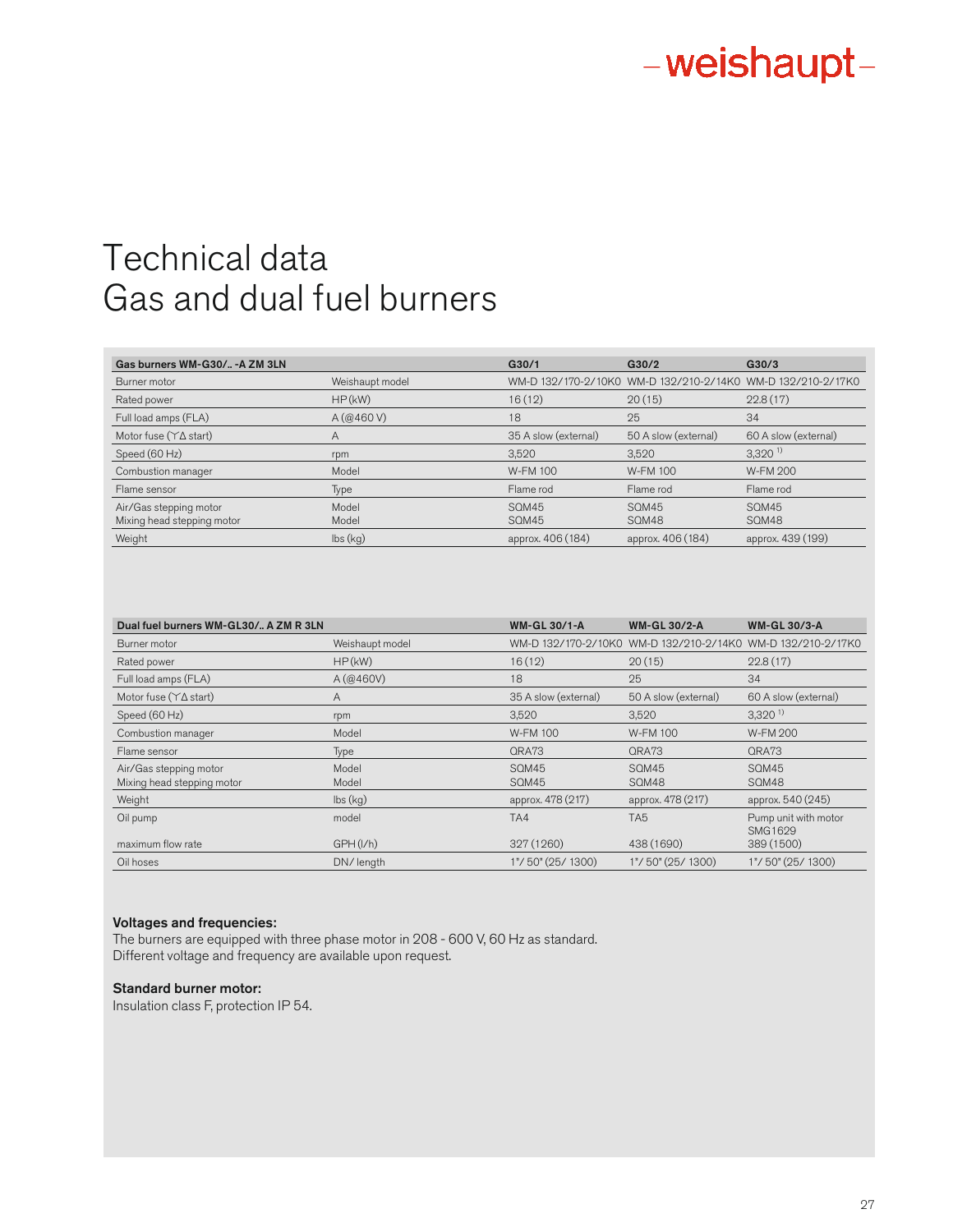### Dimensions







- 1 Flange gasket
- 2 Refractory
- 3 Gap

Burner flame tube needs to protrude by approx 2" over the refractory 2. Refractory may take conical shape (min 60°).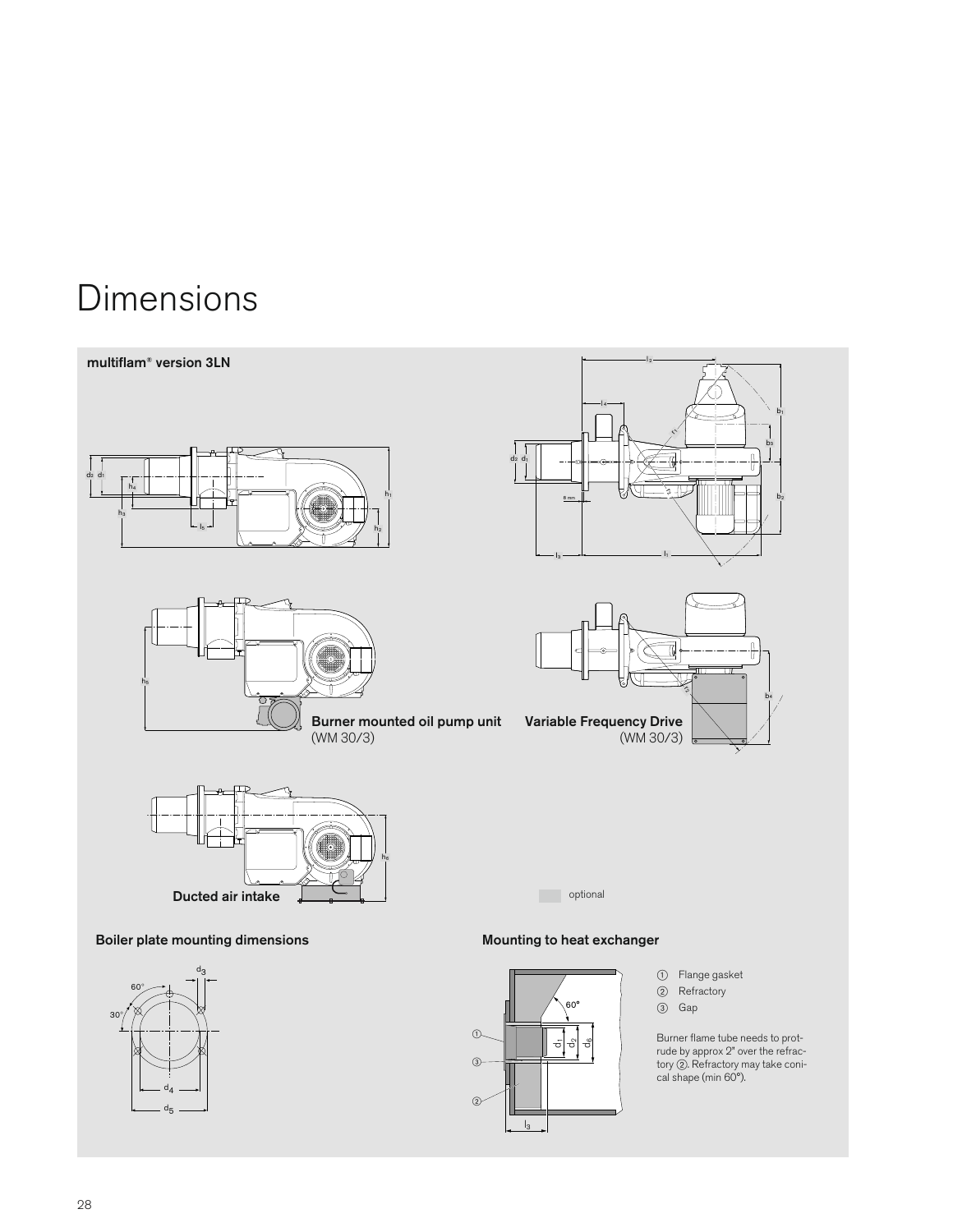| <b>Burner-</b><br>Dimensions in inches (mm) |                          |                                             |               |               |                              |                          |                 |               |               |               |                |               |                          |                                   |               |
|---------------------------------------------|--------------------------|---------------------------------------------|---------------|---------------|------------------------------|--------------------------|-----------------|---------------|---------------|---------------|----------------|---------------|--------------------------|-----------------------------------|---------------|
| model                                       | $I_1$                    | $I_2$                                       | $I_3$         | $I_4$         | $I_5$                        | $b_1$                    | b <sub>2</sub>  | $b_3$         | $b_4$         | $h_1$         | h <sub>2</sub> | $h_{3}$       | $h_4$                    | h <sub>5</sub>                    | $h_{6}$       |
| <b>WM-L30/1-A R-3LN</b>                     | 45.9<br>(1166)           | 33.3<br>(847)                               | 18.6<br>(473) | 10.6<br>(268) | 5.8<br>(148)                 | 19.2<br>(488)            | 21.6<br>(548)   | 10.3<br>(261) | 24.8<br>(630) | 28.7<br>(730) | 10.1<br>(256)  | 19.9<br>(505) | $\qquad \qquad -$        | 28.3<br>(720)                     | 24.4<br>(621) |
| <b>WM-L30/2-A R-3LN</b>                     | 45.9<br>(1166)           | 33.3<br>(847)                               | 18.9<br>(480) | 10.6<br>(268) | 5.8<br>(148)                 | 19.4<br>(494)            | 21.6<br>(548)   | 10.3<br>(261) | 26.4<br>(670) | 28.7<br>(730) | 10.1<br>(256)  | 19.9<br>(505) | $\overline{\phantom{a}}$ | 28.3<br>(720)                     | 24.4<br>(621) |
| <b>WM-L30/3-A R-3LN</b>                     | 45.9<br>(1166)           | 33.3<br>(847)                               | 18.9<br>(480) | 10.6<br>(268) | 5.8<br>(148)                 | 17.6<br>(446)            | 21.6<br>(548)   | 10.3<br>(261) | 26.4<br>(670) | 28.7<br>(730) | 10.1<br>(256)  | 19.9<br>(505) | $\overline{\phantom{a}}$ | 28.3<br>(720)                     | 24.4<br>(621) |
| <b>WM-G30/1-A ZM-3LN</b>                    | 45.9<br>$(1166)$ $(847)$ | 33.3                                        | 18.6<br>(473) | 10.6<br>(268) | 5.8<br>(148)                 | 15.7<br>(398)            | 21.6<br>(548)   | 10.3<br>(261) | 24.8<br>(630) | 28.7<br>(730) | 10.1<br>(256)  | 19.9<br>(505) | 9.1<br>(232)             | $\hspace{1.0cm} - \hspace{1.0cm}$ | 24.4<br>(621) |
| <b>WM-G30/2-A ZM-3LN</b>                    | 45.9<br>(1166)           | 33.3<br>(847)                               | 18.9<br>(480) | 10.6<br>(268) | 5.8<br>(148)                 | 15.7<br>(398)            | 21.6<br>(548)   | 10.3<br>(261) | 26.4<br>(670) | 28.7<br>(730) | 10.1<br>(256)  | 19.9<br>(505) | 9.1<br>(232)             | $\overline{\phantom{a}}$          | 24.4<br>(621) |
| <b>WM-G30/3-A ZM-3LN</b>                    | 45.9<br>$(1166)$ $(847)$ | 33.3                                        | 18.9<br>(480) | 10.6<br>(268) | 5.8<br>(148)                 | 15.7<br>(398)            | 21.6<br>(548)   | 10.3<br>(261) | 26.4<br>(670) | 28.7<br>(730) | 10.1<br>(256)  | 19.9<br>(505) | 9.1<br>(232)             | $\overline{\phantom{a}}$          | 24.4<br>(621) |
| <b>WM-GL30/1-A ZM-R-3LN</b>                 | 45.9<br>$(1166)$ $(847)$ | 33.3                                        | 18.6<br>(473) | 10.6<br>(268) | 5.8<br>(148)                 | 24.4<br>(619)            | 21.6<br>(548)   | 10.3<br>(261) | 24.8<br>(630) | 28.7<br>(730) | 10.1<br>(256)  | 19.9<br>(505) | 9.1<br>(232)             | 28.3<br>(720)                     | 24.4<br>(621) |
| <b>WM-GL30/2-A ZM-R-3LN</b>                 | 45.9<br>$(1166)$ $(847)$ | 33.3                                        | 18.9<br>(480) | 10.6<br>(268) | 5.8<br>(148)                 | 24.6<br>(625)            | 21.6<br>(548)   | 10.3<br>(261) | 26.4<br>(670) | 28.7<br>(730) | 10.1<br>(256)  | 19.9<br>(505) | 9.1<br>(232)             | 28.3<br>(720)                     | 24.4<br>(621) |
| <b>WM-GL30/3-A ZM-R-3LN</b>                 | 45.9<br>(1166)           | 33.3<br>(847)                               | 18.9<br>(480) | 10.6<br>(268) | 5.8<br>(148)                 | 17.6<br>(446)            | 21.6<br>(548)   | 10.3<br>(261) | 26.4<br>(670) | 28.7<br>(730) | 10.1<br>(256)  | 19.9<br>(505) | 9.1<br>(232)             | 28.3<br>(720)                     | 24.4<br>(621) |
|                                             |                          |                                             |               |               |                              |                          |                 |               |               |               |                |               |                          |                                   |               |
| Burner-<br>model                            | r <sub>1</sub>           | Dimensions in inches (mm)<br>r <sub>2</sub> | $d_1$         | $d_2$         | <b>Size</b><br>gas butterfly |                          | $d_{3}$         | $d_4$         | $d_5$         | $d_6$         |                |               |                          |                                   |               |
| <b>WM-L30/1-A R-3LN</b>                     | 39.1<br>(992)            | 44.8<br>(1137)                              | 11.7<br>(296) | 13.7<br>(348) | $\overline{\phantom{0}}$     | $\equiv$                 | M12             | 14.8<br>(375) | 15.7<br>(400) | 15.0<br>(380) |                |               |                          |                                   |               |
| <b>WM-L30/2-A R-3LN</b>                     | 39.1<br>(992)            | 44.8<br>$(1137)$ $(322)$                    | 12.7          | 13.7<br>(348) | $\overline{\phantom{0}}$     | $\overline{\phantom{0}}$ | M12             | 14.8<br>(375) | 15.7<br>(400) | 15.0<br>(380) |                |               |                          |                                   |               |
| <b>WM-L30/3-A R-3LN</b>                     | 39.1<br>(992)            | 45.3<br>(1151)                              | 12.7<br>(322) | 13.7<br>(348) | $\overline{\phantom{a}}$     | $\overline{\phantom{0}}$ | M12             | 14.8<br>(375) | 15.7<br>(400) | 15.0<br>(380) |                |               |                          |                                   |               |
| <b>WM-G30/1-A ZM-3LN</b>                    | 39.1<br>(992)            | 44.8<br>(1137)                              | 11.7<br>(296) | 13.7<br>(348) | <b>DN80</b>                  | $\equiv$                 | M12             | 14.8<br>(375) | 15.7<br>(400) | 15.0<br>(380) |                |               |                          |                                   |               |
| <b>WM-G30/2-A ZM-3LN</b>                    | 39.1<br>(992)            | 44.8<br>(1137)                              | 12.7<br>(322) | 13.7<br>(348) | <b>DN80</b>                  | $\equiv$                 | M12             | 14.8<br>(375) | 15.7<br>(400) | 15.0<br>(380) |                |               |                          |                                   |               |
| <b>WM-G30/3-A ZM-3LN</b>                    | 39.1<br>(992)            | 45.3<br>$(1151)$ $(322)$                    | 12.7          | 13.7<br>(348) | <b>DN80</b>                  |                          | M12             | 14.8<br>(375) | 15.7<br>(400) | 15.0<br>(380) |                |               |                          |                                   |               |
| <b>WM-GL30/1-A ZM-R-3LN</b>                 | 41.5<br>(1055)           | 44.8<br>(1137)                              | 11.7<br>(296) | 13.7<br>(348) | <b>DN80</b>                  |                          | M12             | 14.8<br>(375) | 15.7<br>(400) | 15.0<br>(380) |                |               |                          |                                   |               |
| <b>WM-GL30/2-A ZM-R-3LN</b>                 | 41.7<br>(1059)           | 44.8<br>(1137)                              | 12.7<br>(322) | 13.7<br>(348) | <b>DN80</b>                  |                          | M12             | 14.8<br>(375) | 15.7<br>(400) | 15.0<br>(380) |                |               |                          |                                   |               |
| <b>WM-GL30/3-A ZM-R-3LN</b>                 | 39.1<br>(992)            | 45.3<br>$(1151)$ $(322)$                    | 12.7          | 13.7<br>(348) | <b>DN80</b>                  |                          | M <sub>12</sub> | 14.8<br>(375) | 15.7<br>(400) | 15.0<br>(380) |                |               |                          |                                   |               |

All dimensions are approximate. Weishaupt reserves the right to make changes in light of future developments.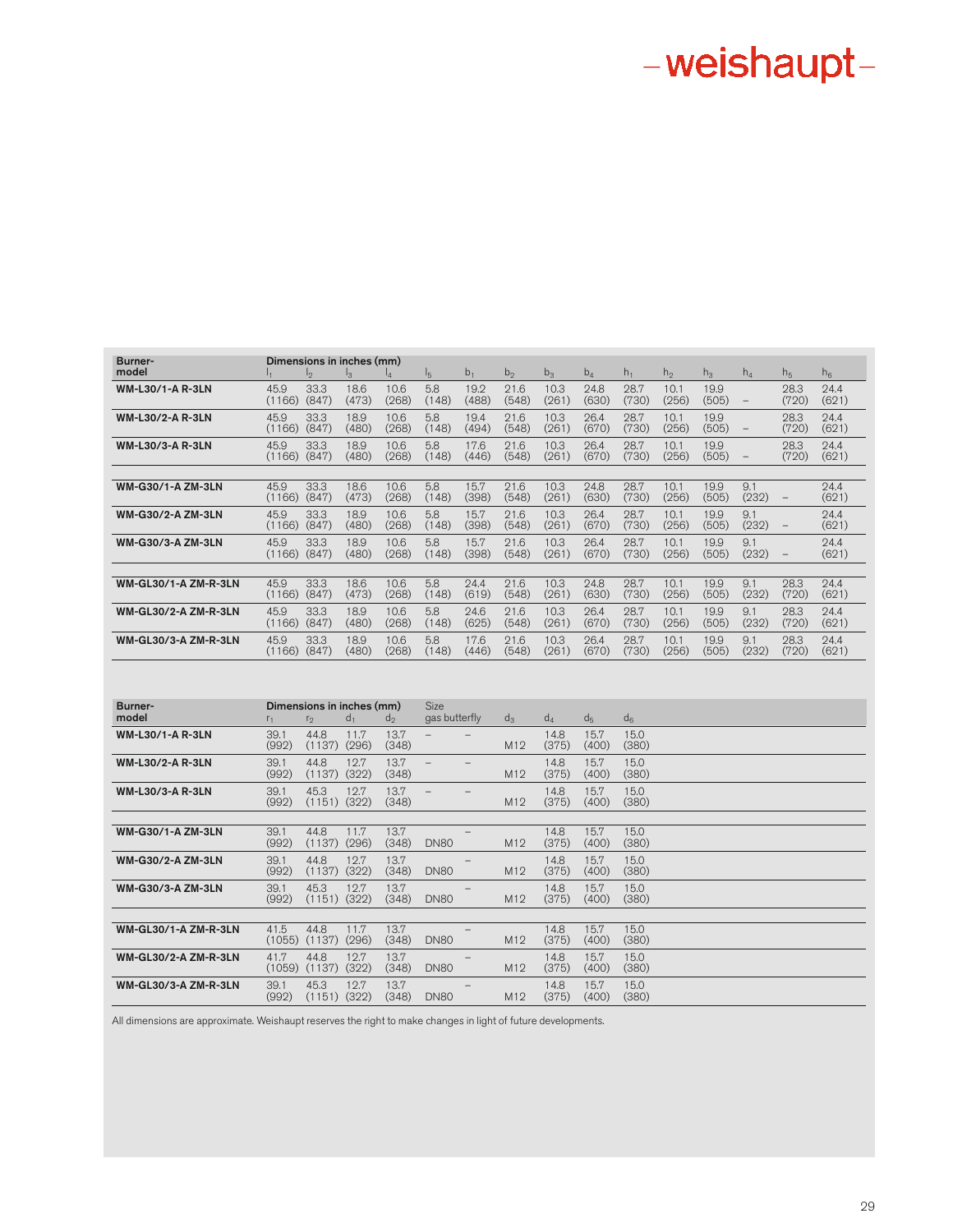### Fuel systems



- 1 Ball valve
- 1a Ball valve (UL)
- 1b Ball valve on pilot gas train
- 2 Gas pressure regulator
- 2b Pilot gas pressure regulator
- <sup>3</sup> Low gas pressure switch
- 4 Main gas valves 1 and 2 (SSOV)
- 4b Pilot gas valves 1 and 2 (SSOV)
- 5 High gas pressure switch (CGA)
- 5a High gas pressure switch (UL)
- $\overline{\textcircled{\circ}}$  Gas butterfly valve<br>  $\overline{\textcircled{\circ}}$  Burner
- **Burner**

\* The above schematic shows typical gas train configuration only. The actual gas train configuration shipped with burner might differ depending on applicable codes/ regulation and application.

#### Gas train arrangement

For boiler with hinged door the gas train must be installed on the opposite side of the boiler door hinge.

#### Gas train installation

Gas train must be mounted tension free. Do not compensate misalignment by over tightening. Distance between burner and gas valves should be as small as possible. Pay attention to the correct gas flow direction.

#### Gas train support

The gas train must be fixed and supported securely. They must not be allowed to vibrate during operation. Support suitable for the site should be fitted during installation.

#### Gas meter

For commissioning a gas meter is required to verify exact gas consumption.

### Gas train schematic\* Oil function schematics



#### WM30/3

with SMG1629 motor pump unit



- 1 Oil pump<br>2 Strainer
- 2 Strainer<br>3 Oil soler Oil solenoid valves in supply line (connected in series with 3a)
- 3a Oil solenoid valves in return line (connected in series with 3) - mounted against flow direction
- 4 Oil pressure switch in return line
- 4a Oil pressure switch in suplly line<br>5 Oil requilator
- 5 Oil regulator
- 6 Nozzle head with shut off device<br>7 External oil filter<sup>®</sup>
- External oil filter<sup>®</sup>
- $<sup>0</sup>$  not standard burner's scope of supply</sup>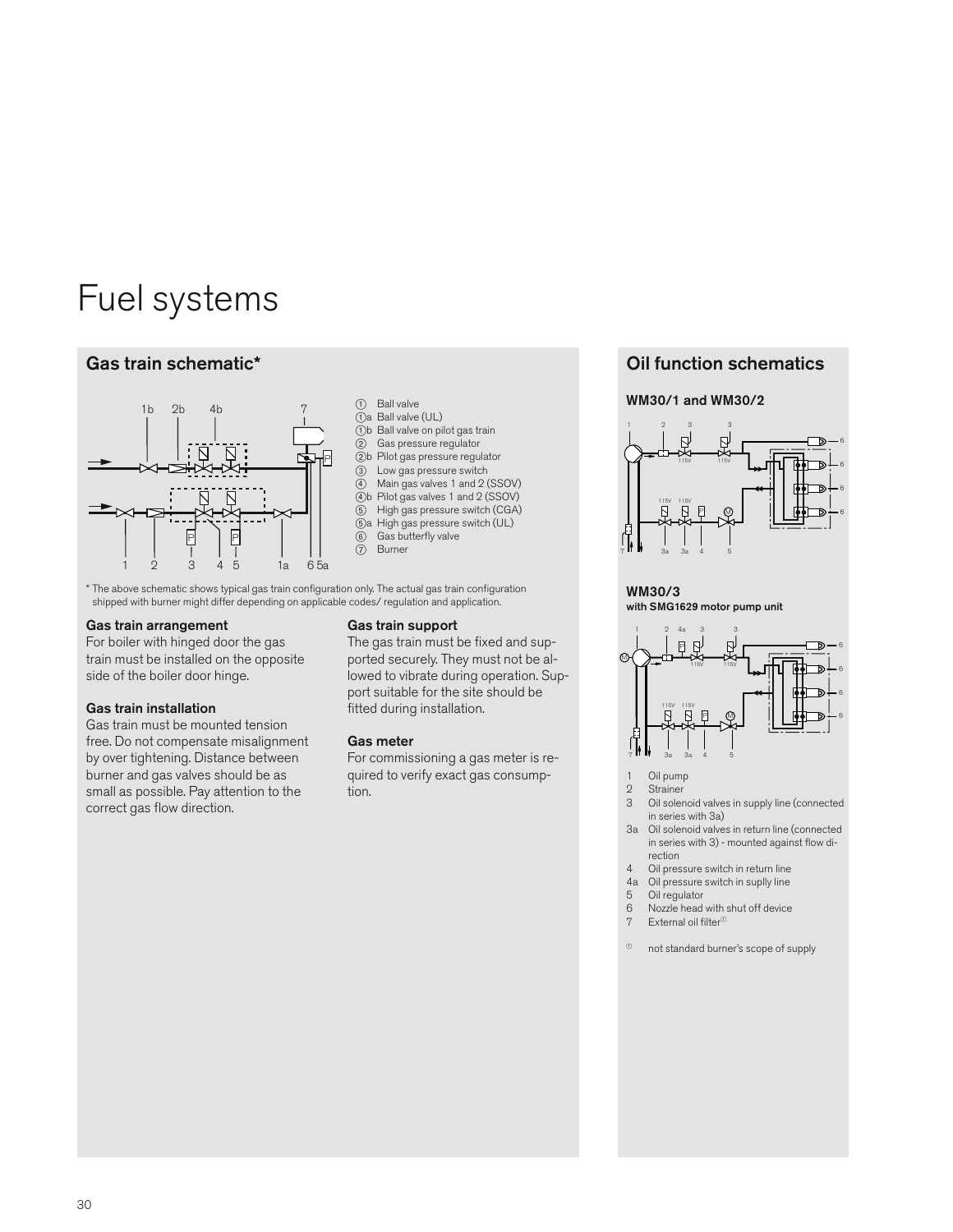That is not a Facade. Weishaupt has been one of the leading company in heating and combustion industry since years with headquarter in Schwendi and branches all over the world. That is Reliability.



#### *Weishaupt is Reliability.*

*The family business in Schwendi was established by Max Weishaupt in 1932. Represented in 55 countries by branch offices and subsidiaries Weishaupt is international leader in the areas of combustion technology and heating applications.* 

*Trustworthy, quality, good customer service, innovation and experience are values on which the Pioneer Max Weishaupt established his company. All this combined in a word is reliability.* 

*Therefore stands Weishaupt today.*

ПШ 511